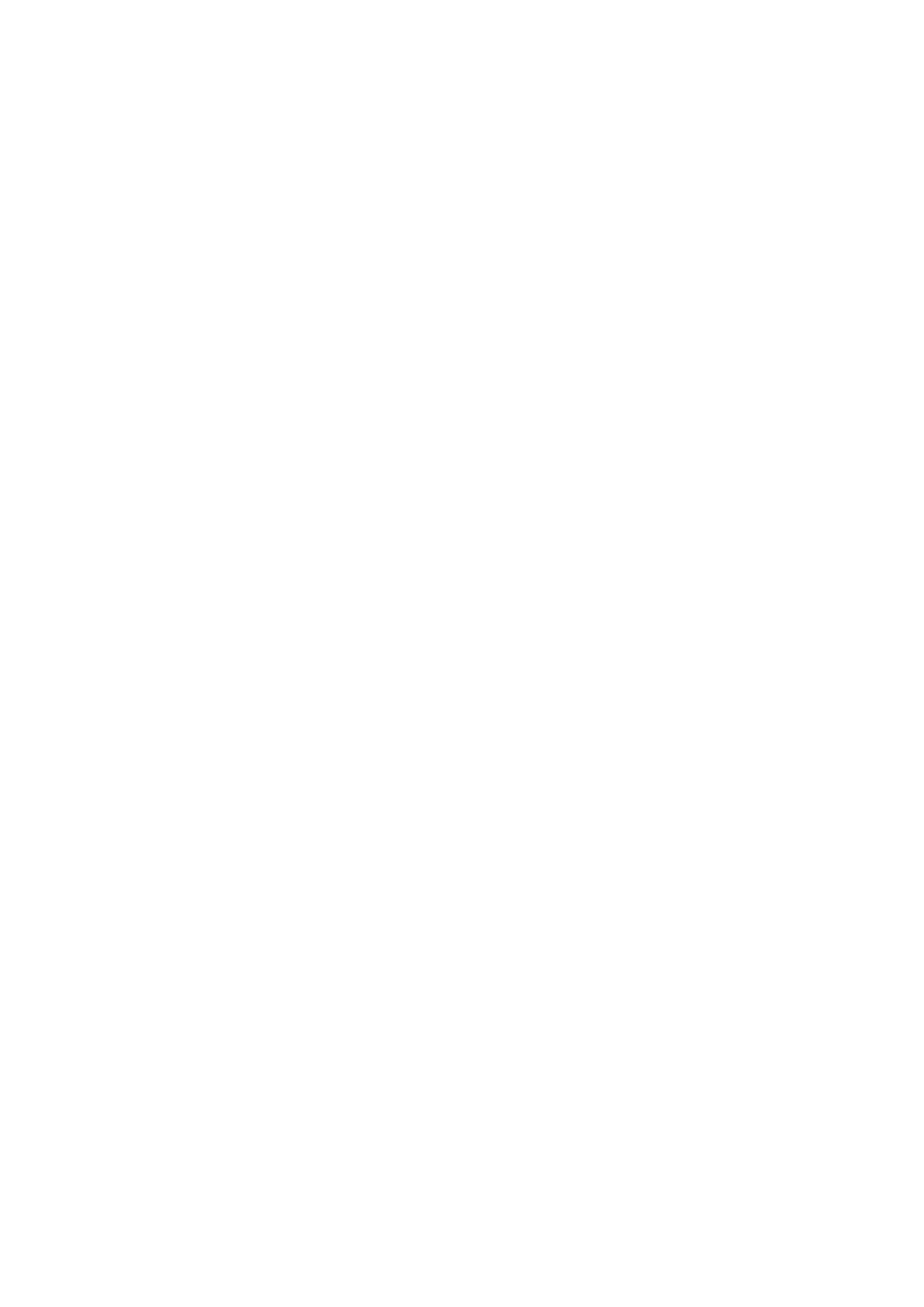# **AN ASSESSMENT OF THE NEED OF POLICE OFFICIALS FOR TRAUMA INTERVENTION PROGRAMMES – A QUALITATIVE APPROACH**<sup>1</sup>

## **Pieter Boshoff, Herman Strydom, Karel Botha**

### **INTRODUCTION**

Police officials are exposed to multiple traumatic incidents, aggravated by various contributing factors that may cause intense trauma for the individual, family members and the police service. The risk factors include acute stress, complex traumatic stress disorders, somatic and social relationship problems, self-destructive behavioural risk factors as well as impaired productivity. As a result of the critical nature of police officials' work in the community, it is of the utmost importance that they have direct access to support. The efficacy of the present trauma intervention programmes in the SAPS is questioned, because despite the existence of trauma intervention programmes, police officials still present high levels of acute and complex post-traumatic stress reactions.

### **PROBLEM STATEMENT**

Policing is dangerous and one of the most stressful occupations in the world. Police officials are subjected to daily threats of violence and death, and they witness traumatic events while executing their job (Anshel, 2000:375; Violanti, 2014:3). The physical and psychological dangers associated with policing, including harmful environmental exposure, stress and trauma, are often not acknowledged by police management or the community at large. Stress is one of the most common of all occupational hazards for police; therefore the adverse health and psychological consequences of policing are much more complicated than those of other occupations (Adams, 2007:473; Violanti & Gehrke, 2004:75). South Africa's official crime statistics for 2013/14 show an increase in violent crimes. The number of murders increased by 3.5% from 16 259 murders in 2012/13 to 17 068 in 2013/14. Robberies with aggravating circumstances increased by 12.7% from 105 888 cases in 2012/13 to 119 351 cases in 2013/14. As a result of an increase in crime in South Africa, police officials are increasingly exposed to unique, demanding and unpleasant traumatic work circumstances. Officials are exposed daily to murder, sexual assault, shooting incidents, car accidents, hostage situations, hijackings, robbery with aggravating circumstances, the death of colleagues, as well as child abuse (Jorgensen & Rothman, 2008:2; McNally, 2012:341; Patterson, 2008:56). The suddenness and unpredictability of the situation or experience are key components in a traumatic experience. These events are often experienced with intense fear, helplessness and horror (Frewin, Stephens & Tuffin, 2006:243; Suri, 2013:674).

<sup>&</sup>lt;sup>1</sup> Some of the contents of this article may be emotionally unsettling for the reader. The South African Police Service granted written permission to publish certain findings contained in this article.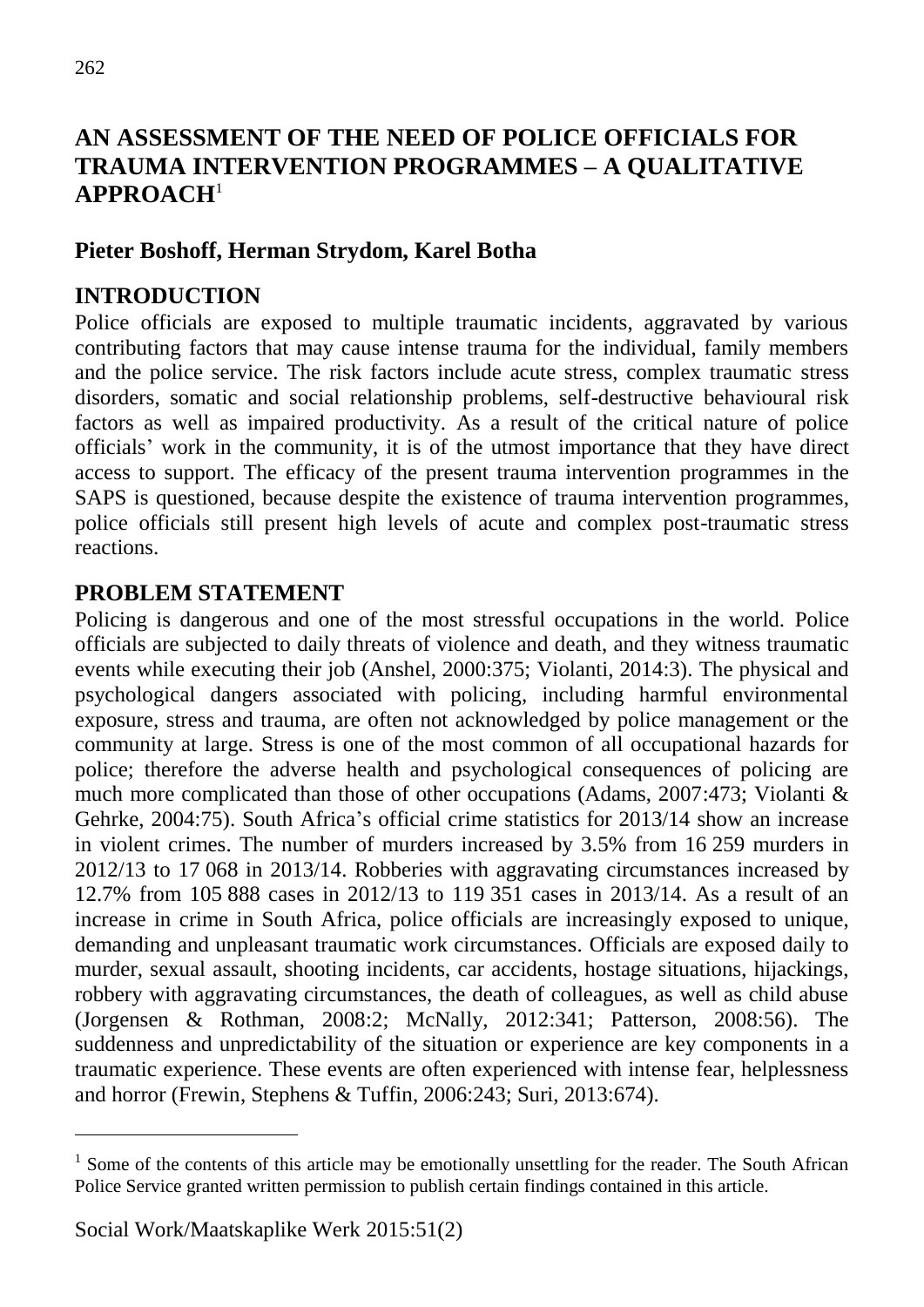Trauma and stress experienced in the line of duty, although clearly differentiated, are interlinked. MacEachern, Jindal-Snape and Jackson (2011:311) and Young, Koortzen and Oosthuizen (2012:3) indicate that factors such as the bureaucratic structure of the SAPS, policing within the community, community members' lack of respect for police officials, the legal system and attempting to establish co-operation with the community as well as police officials' personal circumstances are major stressors that might have an impact on the way in which police officers experience trauma.

These factors, in addition to the extraordinary, frightening and dangerous nature of policing, as mentioned earlier, confirm the complex nature of policing (Keyes, 2013:759). According to Bonanno, Westphal and Mancini (2012:190), traumatic events do have the potential to cause psychological harm if not attended to, which in turn can create serious health concerns. Police officials adapt different coping strategies to manage trauma and stress. Carlan and Nored (2008:9) and Louw and Viviers (2010:3) describe these as "action-orientated" and "avoidance" coping strategies. Unfortunately, most police officials deny and so avoid dealing with the symptoms of trauma (Andrew *et al.,* 2014:147-149). This might be attributed to several factors, including officials' denial of the painful consequences of symptoms as they are not prepared to confront them; the unique police culture with specific reference to the "macho image" of the police; the stigma associated with therapeutic intervention; and a lack of trust in Employee Health and Wellness (EHW). The EHW is a multi-professional team consisting of social workers, psychologists and chaplains in the SAPS and management. Deschamps *et al*. (2003:358) and Jorgensen and Rothman (2008:2) emphasise the fact that if posttraumatic stress symptoms are not attended to at an early stage, police officials might be at risk of developing acute stress, or even more complex traumatic stress disorders, for example, post-traumatic stress disorder (PTSD), depression, anxiety disorder, alcohol abuse, and somatic and other related disorders. This normally does have a negative influence on the police official's feelings of wellbeing, the relationship with family and peers, and work performance. In extreme situations this might even lead to aggressive behaviour, suicide or family murder-suicide (Patterson, 2008:54).

The critical and important nature of the police officials' work and the fact that they find themselves in the front line of the criminal justice system necessitate direct access to psycho-social support. Keyes (2013:637) and Paton and Norris (2014:137) confirm the above by pointing out that when workers are placed at risk in traumatic situations, both organisational and employee support becomes essential in processing the traumatic event. Employee interaction and process-oriented conversation aid in support of coping with work-related stress, and this carries over when that stress is related to trauma. Peer groups, management, family and counselling support are all important factors to enable members to maintain and improve their general wellbeing. Regardless of the different trauma intervention programmes and services offered by EHW, the SAPS Year Review of 2012/2013 still showed a high occurrence of stress-related problems and psychological disorders amongst police officials. Although this report confirmed that long periods of temporary incapacity leave and psychiatric conditions were the leading causes of incapacity leave and ill-health retirement, the SAPS Annual report for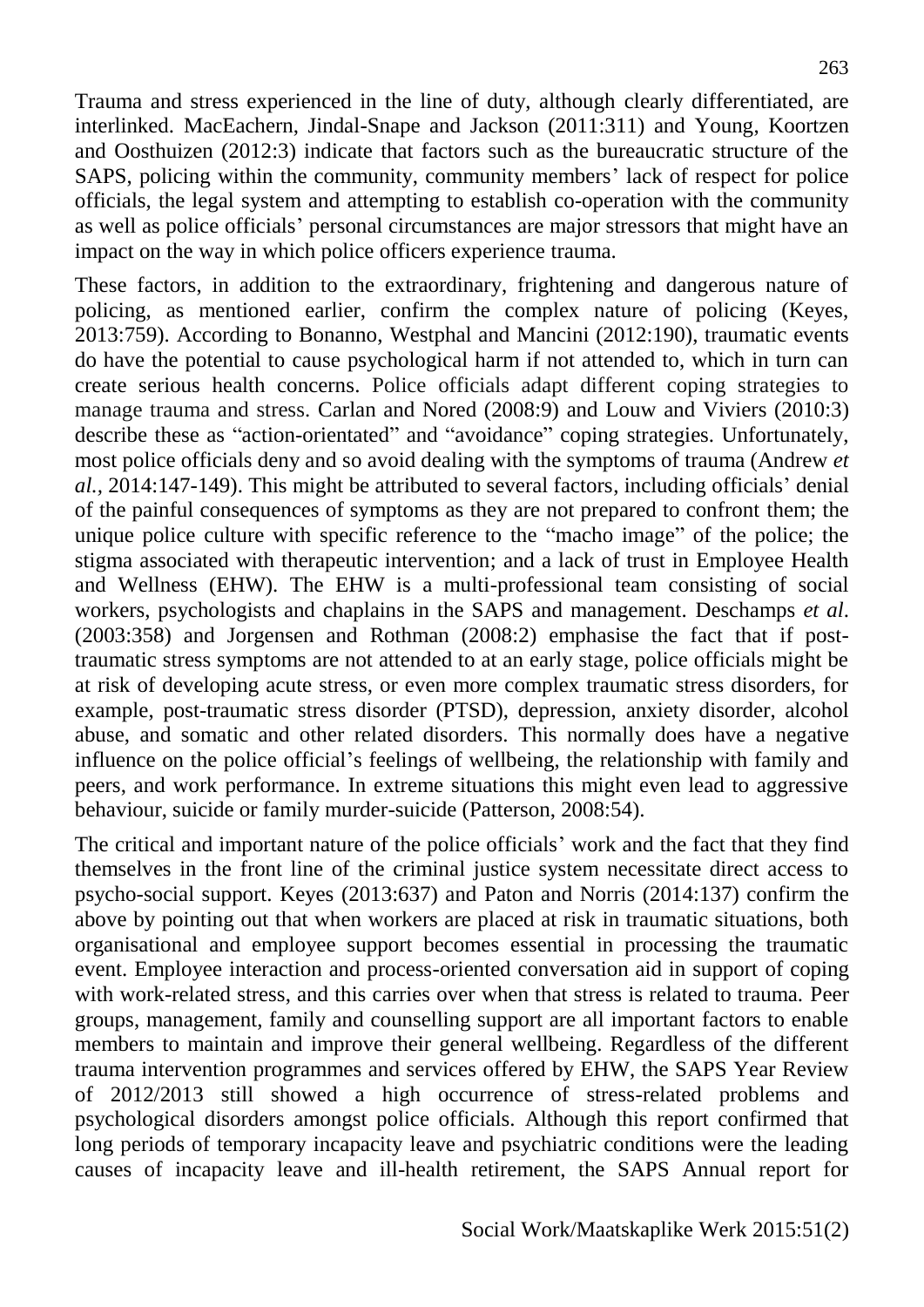264

2013/2014 did not contain any statistics relating to the psychological wellness of police officials.

# **CENTRAL THEORETICAL STATEMENT**

The researcher is of the opinion that a purposeful psycho-social trauma intervention programme might be developed to address problems experienced by police officials. However, in order to achieve this, the extent, subjective experience, impact of trauma and police officials' specific needs with regards to trauma and trauma intervention, should be ascertained.

With reference to the above statement, this article will attempt to answer the following research question:

 What is the extent, subjective experience, impact of trauma and police officials' specific needs with regard to support and trauma intervention programmes?

# **AIM**

To conduct a qualitative situational analysis by exploring the experience and specific needs with regards to trauma and trauma intervention of police officials within the North-West Province's specialist units.

# **RESEARCH METHOD**

The researcher made use of the exploratory sequential mixed methods design as proposed by Creswell (2014:4) as part of the first phase of the intervention model. For the purpose of this article the researcher will concentrate on the qualitative approach as the first phase of the exploratory sequential design to understand the meaning that members of focus groups ascribe to trauma and trauma intervention programmes presented by EHW in the SAPS.

As part of the qualitative approach the researcher made use of a case study as a research strategy to do an in-depth exploratory analysis of a smaller group of police officials. These officials were stationed at the specialist units representing three clusters within the North-West Province. Specialist units refer to specialised operational support units focused on planned an targeted deployments to address specific incidents of crime. Examples of such units are the Public Order Police Unit and the Local Criminal Record Centre. According to Yin (2013:4), this strategy allows researchers to focus on a "case" and retain an in-depth, holistic and real-world perspective, such as studying individual life cycles, small group behaviour, and organisational and managerial processes.

The researcher used the purposive sampling method in order to select forty participants (Strydom & Delport, 2011:392). Police officials were purposefully chosen considering the relevance of the topic, specifically referring to their exposure to trauma, resultant symptoms of PTS and their participation in trauma intervention programmes. EHW acted as intermediary, as most of these officials were known to them or involved in a therapeutic relationship. EHW clearly communicated the aim of the study to prospective participants and they were given the opportunity to make a decision regarding voluntary participation in the study. The participants were included in three focus groups

Social Work/Maatskaplike Werk 2015:51(2)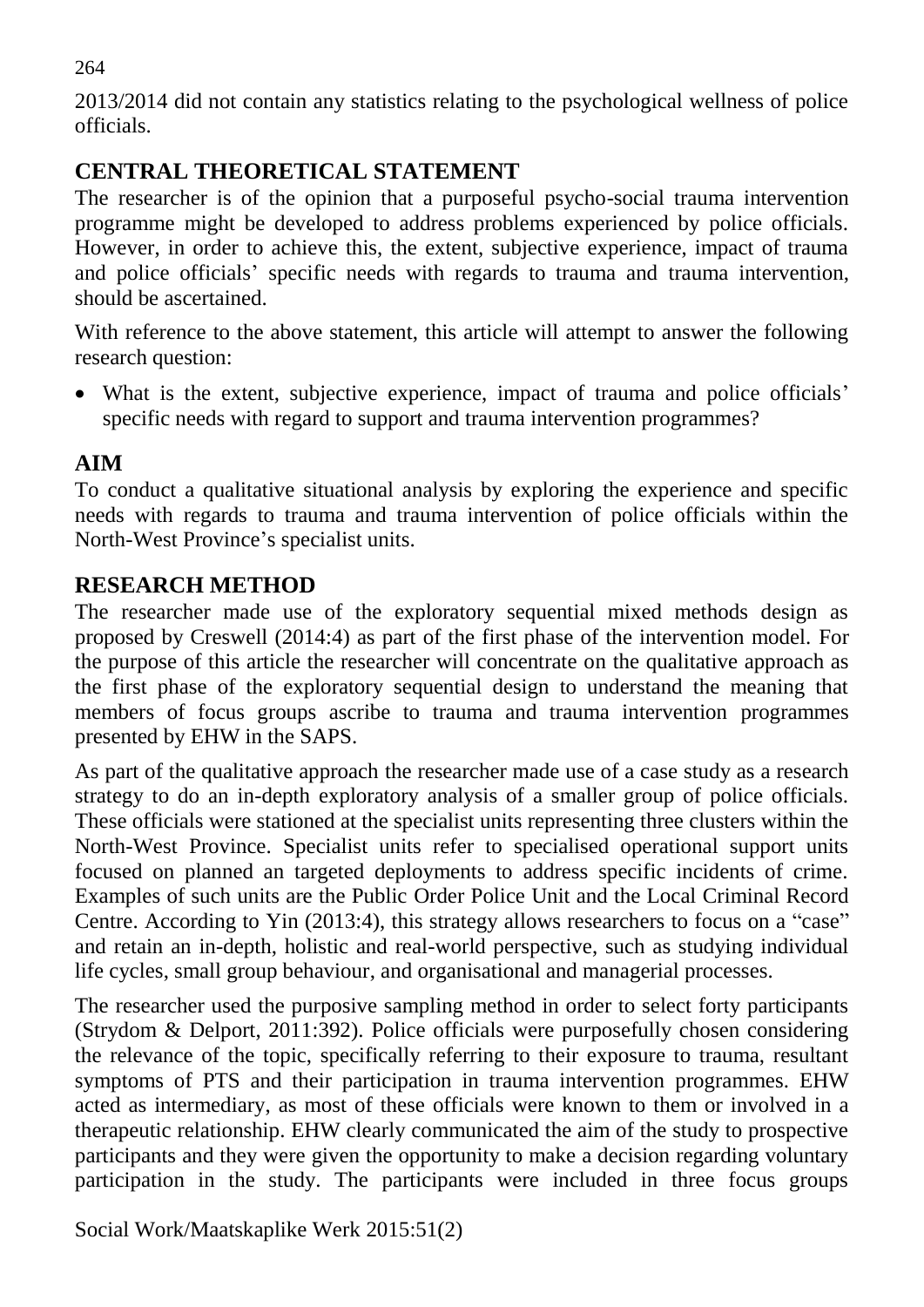representing three clusters in the North-West Province of South Africa (Potchefstroom, Klerksdorp and Rustenburg). The researcher identified fourteen police officials for each of the three clusters to make provision for unexpected circumstances. According to Rubin and Babbie (2010:221), some researchers recommend twelve to fifteen people per focus group. The focus groups allowed the researcher to interact systematically and simultaneously with several individuals. Rubin and Babbie (2010:221) confirm that qualitative interviews can be conducted in focus groups.

A semi-structured interview schedule was used to gather information from officials during these focus groups. This information pertained to the extent of trauma, police officials' subjective experience of trauma, its impact on psychosocial functioning, and specific needs regarding support and intervention. This allowed the researcher to gain insight into participants' beliefs about and perceptions or accounts of a particular topic (Greeff, 2011:351). The researcher specifically concentrated on the following questions:

- What is your understanding of the concept of trauma?
- How do you normally react to trauma?
- How do you cope as a result of exposure to traumatic incidents?
- What programmes, if any, are available to support police officers?
- What is your experience of these programmes?

The answers to the various questions were transcribed and analysed according to the eight steps as proposed by Tesch (in Creswell, 2014:198). The findings have been categorised according to the themes that emerged from the answers. This allowed the researcher to make interpretations of the meaning of the data (Creswell: 2014:4). In Table 2 the researcher provides an overview of the primary themes and sub-themes as well as of categories of the sub-themes that arose from the data.

## **ETHICAL ASPECTS**

Strydom (2011:114) describes ethics as "preferences that influence behaviour in human relations, conforming to a code of principles, the rules of conduct, the responsibility of the researcher and the standards of conduct of a given profession". For the purpose of this study, the researcher obtained ethical approval from the North-West University's ethical committee. The SAPS granted permission to undertake the research study among police officials. The proposed focus group interviews were based on strict scientific guidelines to prevent any harm to participants in the research study or to the SAPS as an organisation. Selected police officials were informed of the purpose, method, possible risks and expectations of the research, after which they were allowed to make a choice to participate in the research. It was explained that research participation within the work context is valuable but not obligatory. Officials were assured that there were no sanctions whatsoever for non-participation. Participants were furthermore encouraged to withdraw from the focus groups at any time should they feel uncomfortable or experience any harm or emotional consequence as a result of participating in the study.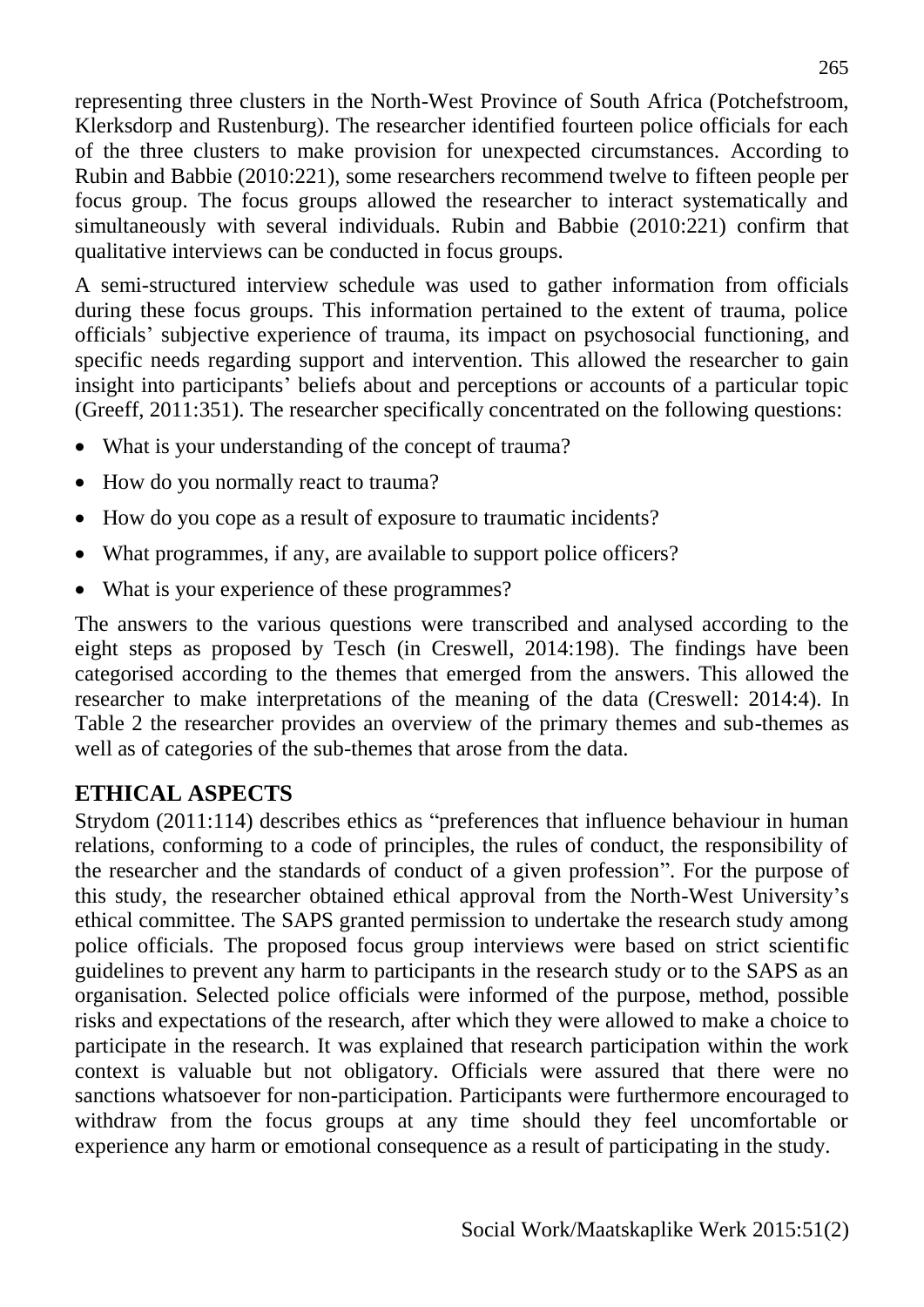**DISCUSSION OF THE FINDINGS** 

The results of the research project are based on the situation analysis of the police officials stationed at the specialist units, representing three of the eleven clusters in the North-West Province. This included an exploration of police officials' experience and specific needs regarding trauma intervention programmes.

The characteristics of participants for all three of the different groups have been combined in Table 1.

| <b>ITEM</b>             | <b>CATEGORY</b>        | <b>FREQUENCY</b> | <b>PERCENTAGE</b>  |
|-------------------------|------------------------|------------------|--------------------|
| Gender                  | Male                   | 31               | 77.50              |
| Frequency missing $= 0$ | Female                 | 9                | 22.50              |
| $N = 40$                | <b>TOTAL</b>           | 40               | 100.00             |
| Rank                    | Constable              | $\overline{21}$  | 52.50              |
| Frequency missing $= 0$ | Sergeant               | $\overline{2}$   | 5.00               |
| $N = 40$                | Warrant Officer        | 15               | 37.50              |
|                         | Officer                | $\overline{2}$   | 5.00               |
|                         | <b>TOTAL</b>           | 40               | 100.00             |
| Language                | Afrikaans              | $\overline{11}$  | $\overline{27.50}$ |
| Frequency missing $= 0$ | English                | $\overline{2}$   | 5.00               |
| $N = 40$                | Tswana                 | 19               | 47.50              |
|                         | S/Sotho                | $\mathbf{2}$     | 5.00               |
|                         | Zulu                   | 1                | 2.50               |
|                         | Xhosa                  | $\overline{4}$   | 10.00              |
|                         | Tshivenda              | $\mathbf{1}$     | 2.50               |
|                         | <b>TOTAL</b>           | 40               | 100.00             |
| <b>Marital Status</b>   | Married                | $\overline{21}$  | 52.50              |
| Frequency missing $= 0$ | Committed relationship | 9                | 22.50              |
| $N = 40$                | Single                 | 6                | 15.00              |
|                         | Divorced               | $\overline{4}$   | 10.00              |
|                         | Widow/er               | $\overline{0}$   | 0.0                |
|                         | <b>TOTAL</b>           | 40               | 100.00             |
| Years' service          | $1-4$                  | 5                | 12.50              |
| Frequency missing $= 0$ | $5-9$                  | 15               | 37.50              |
| $N = 40$                | $10 - 14$              | 1                | 2.50               |
|                         | $15-19$                | 3                | 7.50               |
|                         | $20 - 24$              | 11               | 27.50              |
|                         | $25+$                  | 5                | 12.50              |
|                         | <b>TOTAL</b>           | 40               | 100.00             |
| Locality                | <b>LCRC</b>            | 10               | 25.00              |
| Frequency missing $= 0$ | <b>PES</b>             | 3                | 7.50               |
| $N = 40$                | <b>FCS</b>             | 9                | 22.50              |
|                         | <b>POP</b>             | 6                | 15.00              |
|                         | <b>TRT</b>             | 6                | 15.00              |
|                         | Detectives             | 6                | 15.00              |
|                         | <b>TOTAL</b>           | 40               | 100.00             |
| $N = 40$                |                        |                  |                    |

**TABLE 1 PARTICIPANTS' CHARACTERISTICS** 

\*LCRC = Local Criminal Record Centre, PES = Police Emergency Services, FCS = Family Child and Sexual Offences Unit, POP = Public Order Police Unit, TRT = Tactical Response Unit

Social Work/Maatskaplike Werk 2015:51(2)

266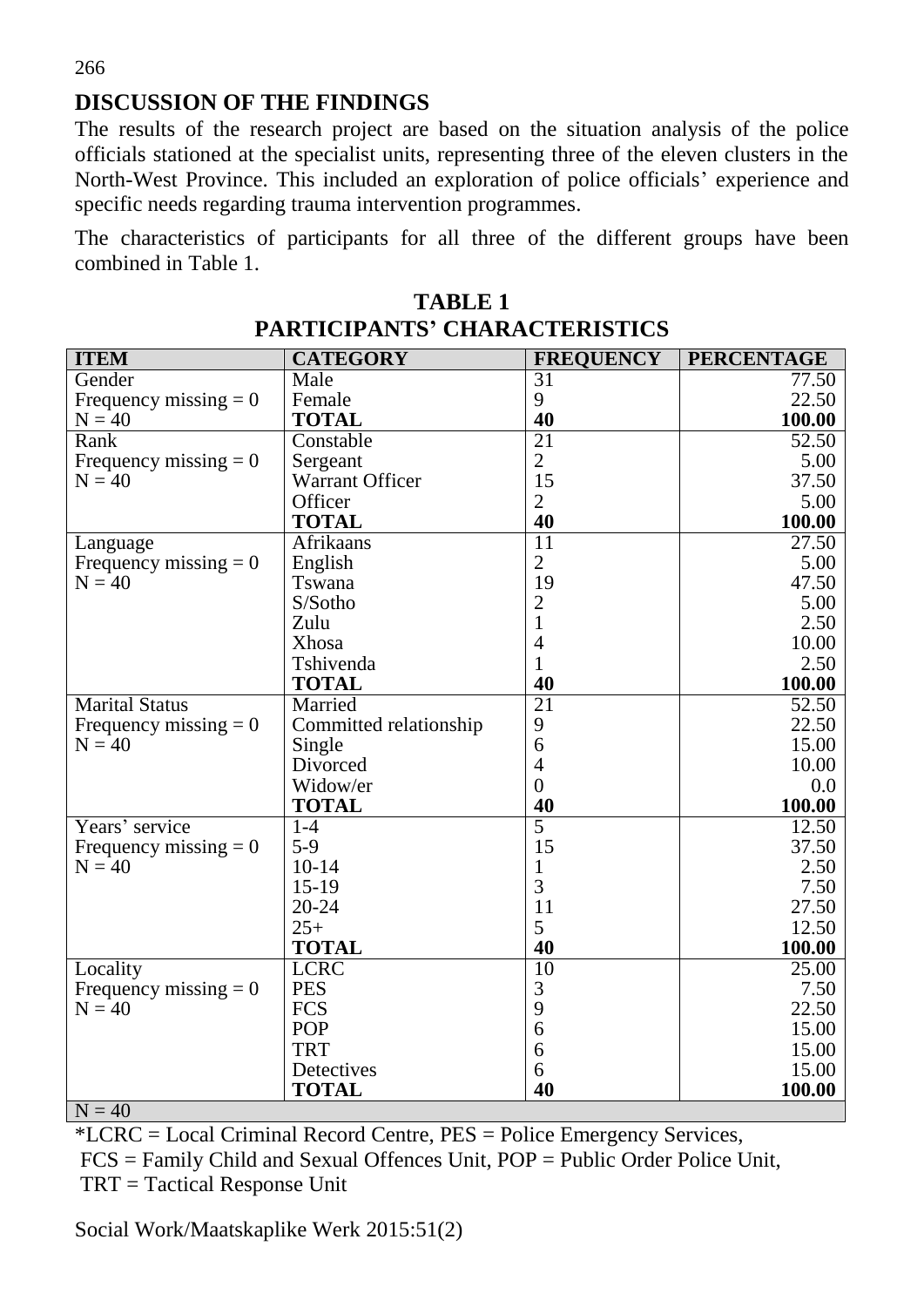For the purpose of the first phase of this study the researcher focused only on the three bigger clusters in the North-West Province, namely Potchefstroom, Rustenburg and Klerksdorp, as they accommodate all the specialist units included in the study.

| <b>THEMES</b><br><b>SUB-THEMES</b>                                                                                                   | <b>CATEGORIES OF SUB-THEMES</b>         |  |  |
|--------------------------------------------------------------------------------------------------------------------------------------|-----------------------------------------|--|--|
| 1. MEANING<br>1.1 Concept of trauma                                                                                                  |                                         |  |  |
| <b>OF</b><br>1.2 Complex trauma<br>1.2.1<br><b>TRAUMA</b><br>itself                                                                  | Trauma originating from the work        |  |  |
| 1.3 Trauma reinforcers<br>1.2.2 Trauma originating from personal                                                                     |                                         |  |  |
| circumstances<br>1.4 Major police stressors                                                                                          |                                         |  |  |
| Organisational stressors<br>1.4.1                                                                                                    |                                         |  |  |
| <b>External stressors</b><br>1.4.2                                                                                                   |                                         |  |  |
| 1.4.3 Operational stressors                                                                                                          |                                         |  |  |
| 1.4.4 Personal stressors                                                                                                             |                                         |  |  |
| 2.1 Initial aftermath<br>2. RESPONSE                                                                                                 |                                         |  |  |
| <b>TO</b><br>2.2 Complex traumatic<br>stress disorders<br><b>TRAUMA</b><br>2.2.1 Post-traumatic stress disorder<br>- Re-experiencing |                                         |  |  |
| - Avoidance of stimuli<br>and mood                                                                                                   | - Negative alterations in cognitions    |  |  |
|                                                                                                                                      | - Alterations in arousal and reactivity |  |  |
| Comorbidity<br>2.2.2                                                                                                                 |                                         |  |  |
| 2.3 Consequences of                                                                                                                  |                                         |  |  |
| complex trauma<br>Suicide ideation<br>2.3.1                                                                                          |                                         |  |  |
| 2.3.2<br>Anger, aggression and violence                                                                                              |                                         |  |  |
| 2.3.3<br>Somatic complaints<br>2.3.4                                                                                                 | Family and relationship problems        |  |  |
| 2.3.5 Work-related problems                                                                                                          |                                         |  |  |
| 3. COPING<br>3.1 Avoidance coping                                                                                                    |                                         |  |  |
| 3.2 Action-orientated                                                                                                                |                                         |  |  |
| coping                                                                                                                               |                                         |  |  |
| 4. TRAUMA<br>4.1 Awareness and                                                                                                       |                                         |  |  |
| <b>INTERVEN-</b><br>participation                                                                                                    |                                         |  |  |
| 4.2 Consumer orientation<br><b>TION PRO-</b>                                                                                         |                                         |  |  |
| <b>GRAMMES</b><br>4.3 Consumer satisfaction                                                                                          |                                         |  |  |
| 4.4 Core marketing                                                                                                                   |                                         |  |  |
| Product<br>4.4.1<br>strategy<br>4.4.2 Price                                                                                          |                                         |  |  |
| 4.4.3 Place                                                                                                                          |                                         |  |  |
|                                                                                                                                      |                                         |  |  |

#### **TABLE 2 PRIMARY THEMES AND SUB-THEMES EMERGING FROM THE DATA**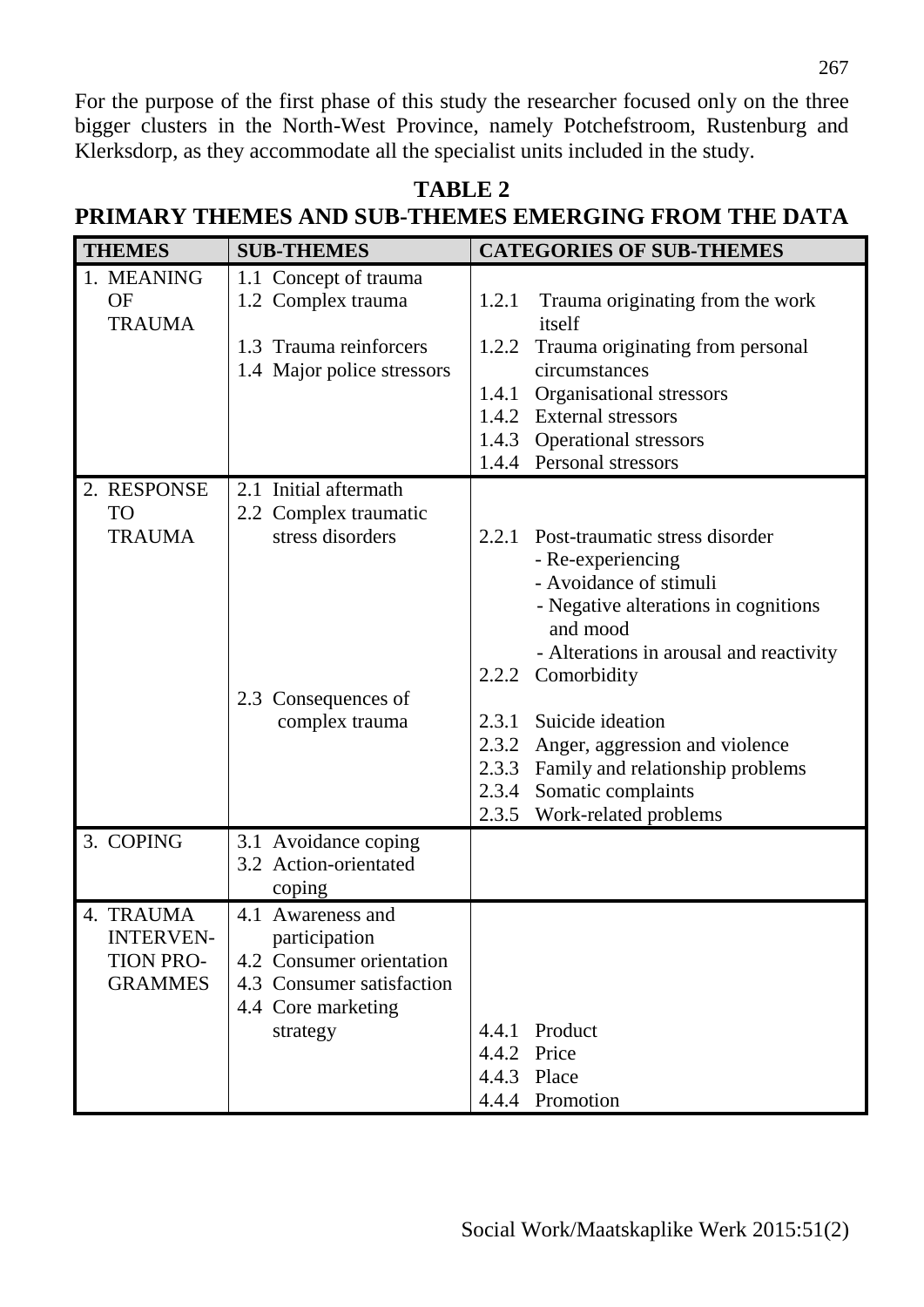Each of the themes, sub-themes and categories of sub-themes will be discussed individually to facilitate conceptual clarity. It is important to notice that the themes, subthemes and categories of sub-themes are intertwined and/or to a great extend in interaction with each other. Subsequently a discussion of the four themes and subthemes that arose from the three focus group interviews follows.

## **Theme 1: The meaning of trauma**

As a result of the question, What is the meaning of trauma?, the following sub-themes have been identified: trauma as concept; complex trauma; trauma reinforcers; and major police stressors. The sub-themes stemming from the question are subsequently discussed in more detail.

## *Sub-theme 1: Trauma as concept*

Group members had diverse opinions regarding the concept of trauma. The following comments can be regarded as representative of what respondents had to say on this issue.

*"...Trauma is something that does not happen every day, such as an ordinary arrest, which we as police officers are used to during the daily execution of our duties. It is exceptional, even extraordinary, accompanied by intense fear and terrifying";*

*"...Trauma happens without warning and in most instances is totally unexpected. You find yourself in a situation where you are suddenly involved with criminals, for example, an ATM bombing, who are there on the scene waiting for you, starting to shoot at you";*

*"...when you are faced with a situation, for example the drowning of a child, it is beyond your control. You suffer from shock, and you are psychologically and physically being bruised or injured";*

*"...some of the scenes that I have to attend, for example, a homicide-suicide, is ugly. It becomes too much to such an extent that I find it difficult to cope, it changes you from the person you are";*

*"...There are children as well as defenceless old people, which are hurt or injured for no apparent reason at all. People that can't defend themselves, being attacked or murdered, you feel so helpless, there is nothing you can do".*

Some group members described trauma as extraordinary, intense and scary. Others described it as suddenly and totally unexpected and involving threatened death. They were of the opinion that a traumatic incident occurs when least expected and usually when you are least prepared for it. The group members believed that a traumatic incident deprives you of control over the situation. In most cases they found themselves powerless and therefore unable to do anything about the situation. Group members agreed that the increasing cruelty associated with traumatic incidents are the worst experience. "Traumatic incidents are explicit as to whether they were experienced directly, witnessed, experienced indirectly or repeatedly" (American Psychiatric

268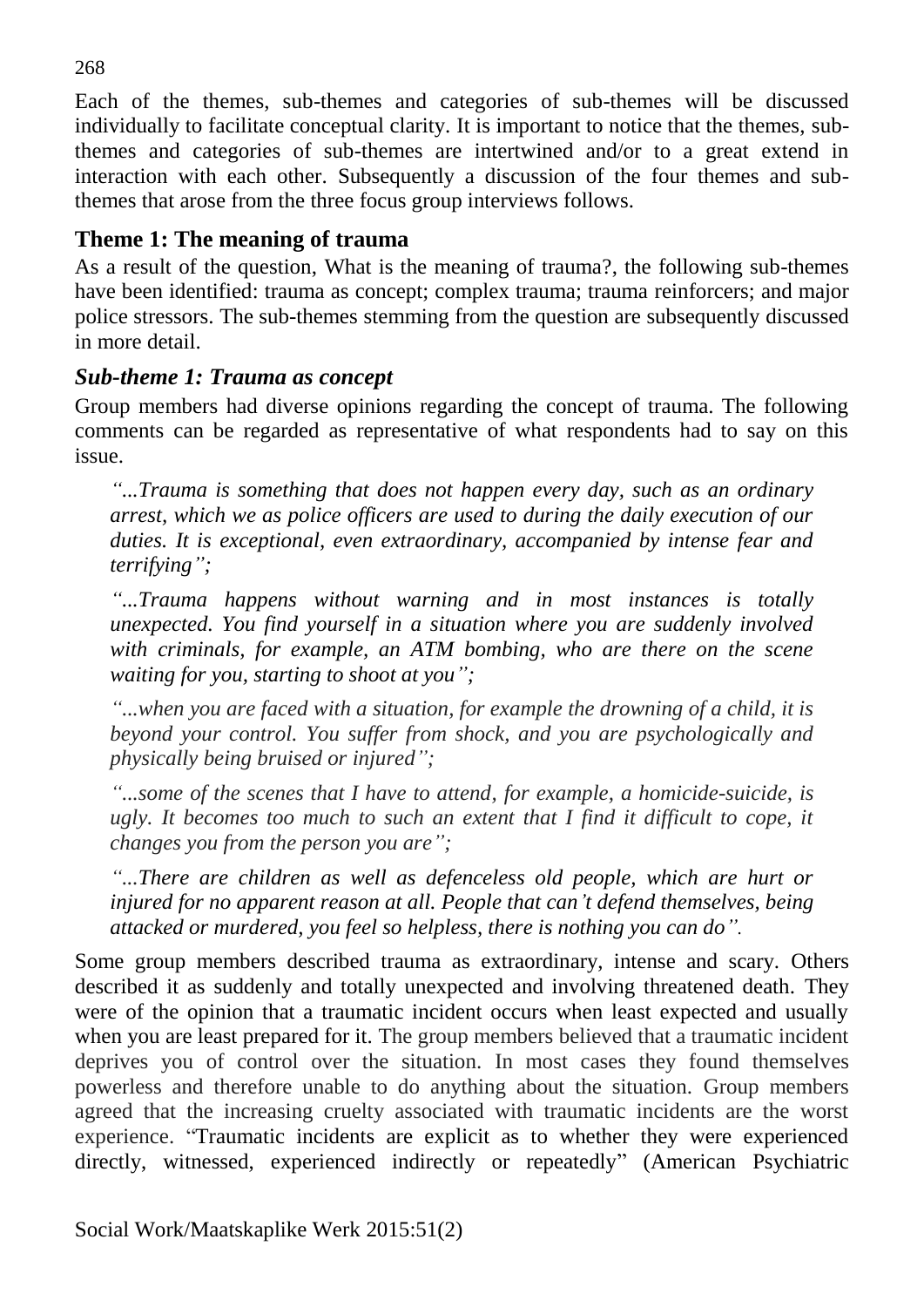Association, 2013:265). Group members were exposed to various traumatic incidents because of the nature of their work. Therefore they were able to provide first-hand information about the concept itself as well as their experience of it.

### *Sub-theme 2: Complex trauma*

Two categories of the sub-theme that emerged are as follows: trauma originating from the work itself, and trauma originating from personal circumstances. The following examples are cited:

*"...I do a lot of diving scenes, the one that stand out, is a church ritual, five guys drowned at once, we took out five bodies at one time";*

*"...a guy was hijacked in Potchefstroom. They took him out of the car and put him in the boot. They took him to the bush and told him to lie on his stomach. The one guy stood above him and shot him from behind, through the head, he killed him";*

*"...when you get to a scene and you find thousands of people on the koppie (hill) with spears and guns. We were in the front line of fire and we had to approach those people, so we had to see them die in front of us, a lot of people, yes. It traumatised me";*

*"...at the Family Child and Sexual Offences Unit (FCS) it is the rapes of the small children, you think about your own children, it is very traumatic";*

*"...My brother was in the police force and he shot himself in the head, whilst in his office. His colleagues only found him the next Monday".*

The above examples confirm that police officials within the specialist units were exposed to a variety of traumatic incidents that were generally different from those experienced in the general population. The group members specifically emphasised the life-threatening situations associated with their work, the brutality with which they are confronted whilst performing their duties and human loss as extremely traumatic. Some also referred to the death by suicide of a family member and physical injury as a result of their involvement in motor vehicle accidents. These factors have been discussed separately from those traumatic incidents originating from the work itself. These may also have a negative impact on their psycho-social wellbeing, which in turn might have an impact on the work situation as far as productivity is concerned. Courtois (2012:140) defines this type of exposure as complex trauma and disasters that have a human cause, and adds more specifically that these types of trauma "can take place without warning and out of the blue" and are usually perpetrated by a stranger (i.e. a robbery, a physical assault and rape). Ford and Curtouis (2009:13) and Williams and Poijula (2013:16) added that the term "complex trauma" refers to the array of responses and symptoms resulting from overwhelming traumatic exposure.

# *Sub-theme 3: Trauma reinforcers*

Some of the group members indicated that the traumatic incidents they had been exposed to on a daily basis were sometimes not as traumatic as the frequency, intensity,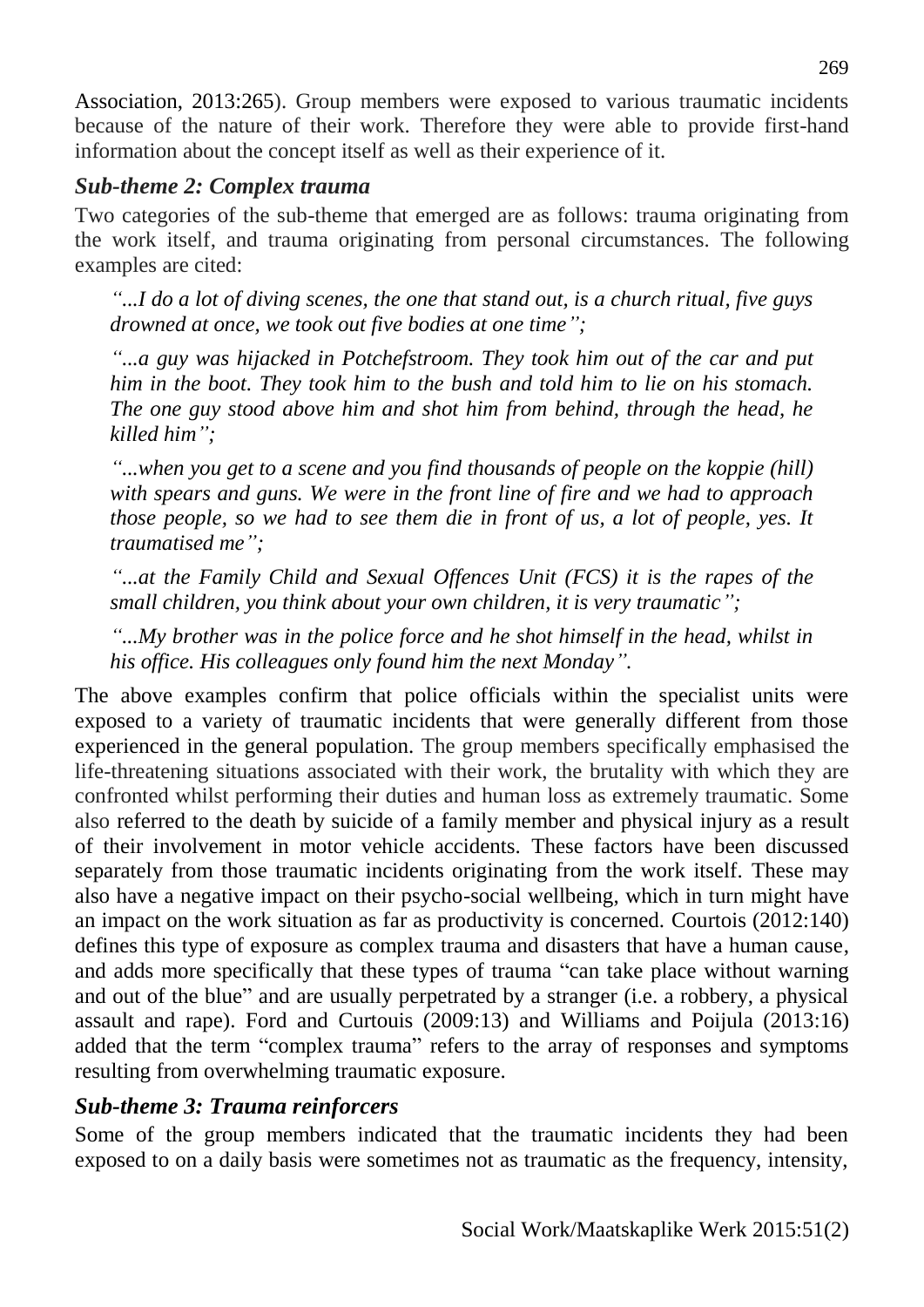cumulative exposure and re-traumatisation generally associated with these incidents. Kirschman *et al*. (2014:63) says that although these factors are viewed as part of the officials' work, they reinforce the experience of trauma with specific reference to trauma-related symptomatology. The following narratives are cited to illustrate the above:

*"...what's giving me a lot of stress are the multiple crime scenes. You get them at the same time. You must be everywhere, and there's no back-up";*

*"...You feel sick because you don't want to see that again. It's getting full now, for the past 15 years I've been exposed to trauma. I can't face it anymore. I think that is building up trauma";*

*"...you attend the scene, afterwards you go to the mortuary, then you have to compile photo albums. As a result you are exposed to the detail again. You go to court, you're exposed to it again. After that, it's just inside of you".*

The above examples are an indication that police officials were exposed to various crime scenes because of the nature and extent of their work. They also faced repeated exposure to intense traumatic incidents and prolonged investigation processes resulting in retraumatisation increasing trauma-related symptoms.

These factors, in addition to the extraordinary, dangerous and stressful nature of policing, confirm the complex nature of traumatic events and experiences within the SAPS. The definition by Courtois *et al*. (2009:84) bears out this statement, as they are of the opinion that: "complex traumatic events are repetitive, prolonged, or cumulative, most often interpersonal, involving direct involvement, exploitation or maltreatment and can occur in conditions of vulnerability associated with disempowerment, dependency and infirmity".

## *Sub-theme 4: Major police stressors*

The following comments are cited to illustrate the four categories of major stressors, namely organisational, external, operational and personal stressors.

*"...you can't handle the pressure anymore, because it's work, family, the community and the media. You have to respond positively. Everyone is expecting positive feedback from you. And you are alone, I'm going to explode";*

*"...the police is too complex, all the administration, rules, we operate with tunnel vision, the organisation is too inflexible";*

*"...the media is running wild about the actions of the police";*

*"...my work is physically and emotionally draining, when I get home I really don't have the time or the energy for my family, I feel so guilty, I find it difficult*  to pay attention to both my work and my family, not even thinking about *myself";*

*"...I am the breadwinner, but I can't provide in my families basic needs, we are suffering, my income is not sufficient enough";*

270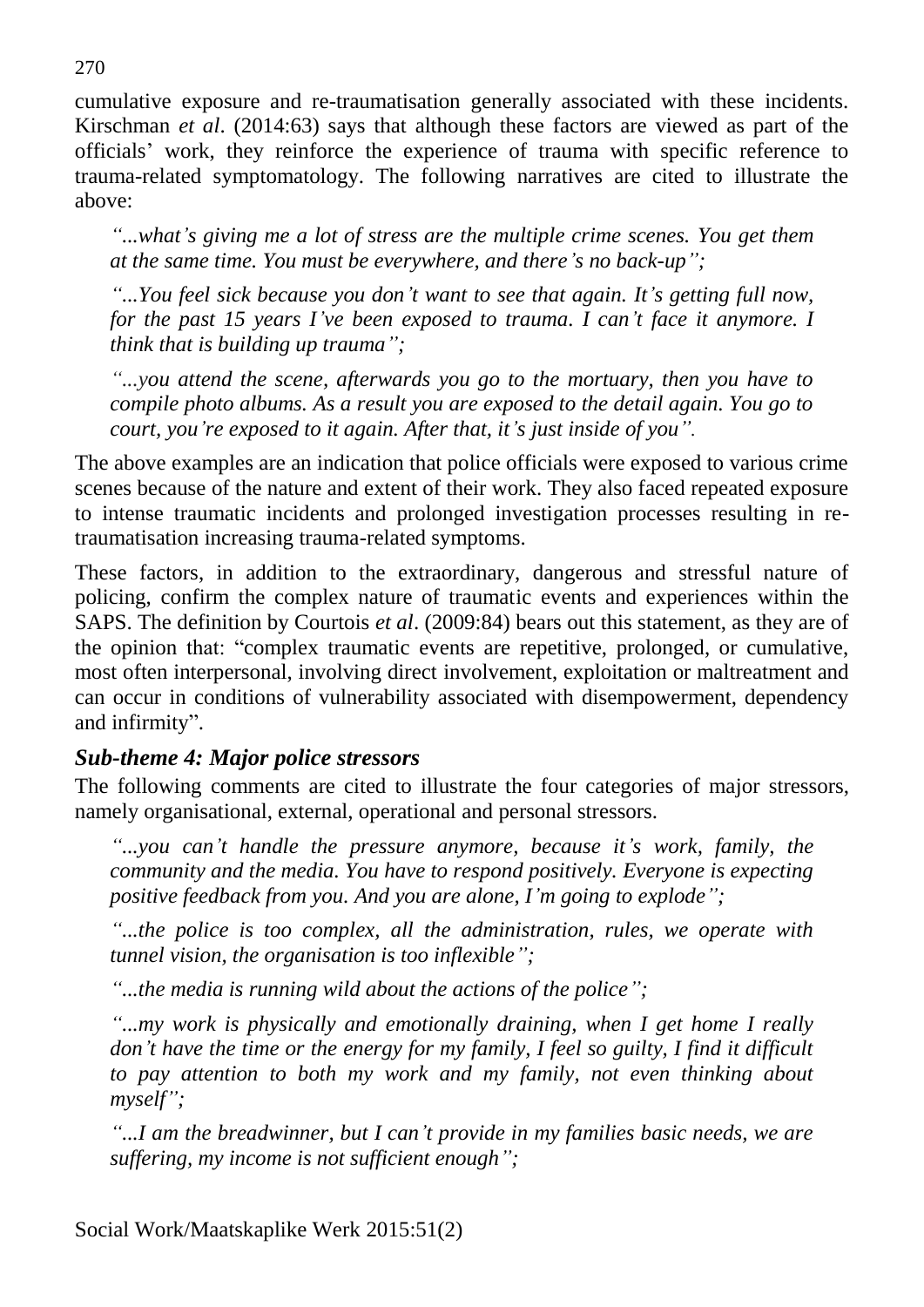*"...a lot of conflict exists between me and my wife, sometimes it feels as if she doesn't understand me, always nagging and nagging. I am scared because when we fight I find it difficult to control myself".*

Group members believed that the continual exposure to stress results in a "snowball effect". The convergence of multiple stressors on a daily basis built up to such an extent that the police officers lose resistance and control. In some cases suppressed stress leads to a less serious incident acting as a trigger, leading to sudden and unexpected severe stress reactions. Hartley *et al*. (2014:21) and Kirschman *et al*. (2014:63) consider cumulative stress as a risk factor. By and large all these factors fit into Dempsey and Frost's (2013:170) synthesis of stressors.

Most of the group members mentioned that the bureaucracy within the organisation, coupled with other organisational factors, was challenging. Other factors include an autocratic management style, specifically referring to inadequate management skills and style; unfair and ineffective decision-making; lack of support in response to difficult working conditions; poor salaries; victimisation and little recognition for outstanding services rendered by the group members (Hartley *et al*., 2014:21; McNally, 2012:341).

It was also mentioned that the community had unrealistic expectations and did not understand the working conditions of police officials. The media's coverage of certain sensational events often concentrates on the negative aspects, which creates a bad image of the police. Carlan and Nored (2008:8), Hartley *et al*. (2014:21) and Patterson (2008:55) explain that police officials are easily noticeable in the execution of their task and therefore become an easy target for the media. Garcia *et al*. (2004:41) are of the opinion that when this happens police officials might feel aggrieved, embittered and sometimes angry.

A variety of personal stressors were also mentioned by participants. Some of the group members reported that the demands of the job, the fact that they experienced financial problems, found it difficult to have a balanced life and to maintain relationships eventually had an impact on the way in which they handled trauma. Others also believed that personal, marital and family factors may have contributed to and could have produced traumatic experiences and traumatic events (Carlan & Nored, 2008:8; McNally, 2012:342; Naude & Rothmann, 2003:92).

### **Theme 2: Response to trauma**

The following sub-themes have been identified, namely initial aftermath, complex traumatic stress disorders and the consequences of PTSD.

### *Sub-theme 1: Initial aftermath*

Group members reported that they experienced certain physical and psychological symptoms immediately after the incident occurred. The following comments can be regarded as representative of this sub-theme:

*"...after I attended the murder scene of that innocent old lady I was not able to eat, I couldn't sleep, I was restless and I felt weak";*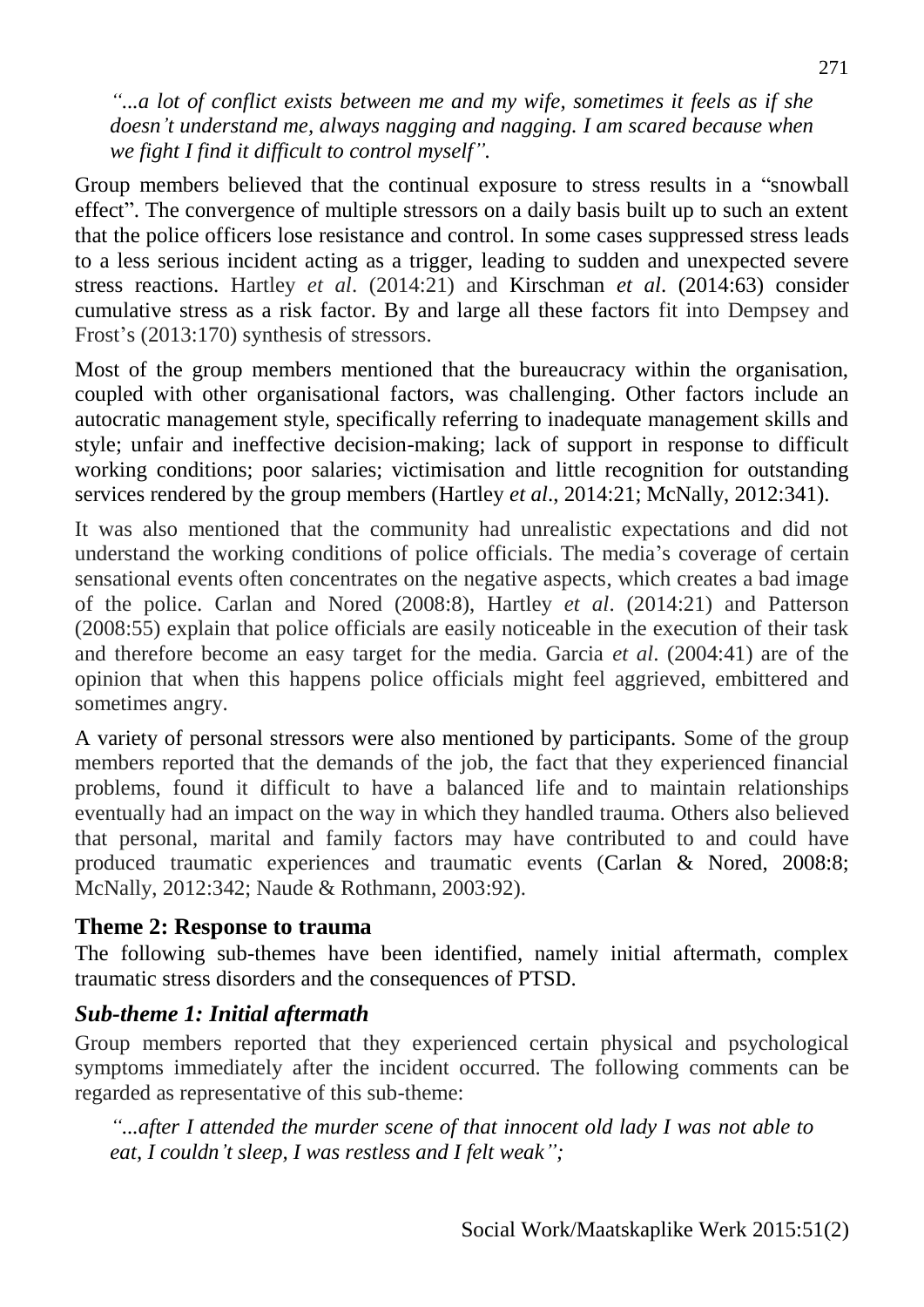*"...it was a shock, my heart trembled, I shivered and found it difficult to breath";* 

*"...Sometimes you feel guilty. After my colleague was shot, I continuously asked myself what I could have done to prevent it, was it my fault?";* 

*"...I became more protective of myself, my loved ones and my property";* 

Many of the group members reported that directly after their exposure to critical incidents they developed some extraordinary stress reactions. These include insomnia, flashbacks, lack of appetite, irritability and anger. The stress reactions caused immense pressure and officials found it difficult to deal with this on an emotional, cognitive, behavioural and physiological level (Friedman, 2012:13,83; Mitchell, 2012:165).

# *Sub-theme 2: Complex traumatic stress disorders*

The following comments can be seen as being representative of the various categories of this sub-theme, namely post-traumatic stress disorder and comorbidity:

*"...I am used to gruesome crime scenes, but one incident that totally took me off guard was that of a station commander who snapped. He took out the whole family, and when we approached the house he shot himself. That scene stays with me, I woke up in sweat. Similar incidents never bothered me before";* 

*"...He grabbed this girl, hit and raped her. When I arrived there, there was a lot of blood. That child couldn't speak. I experienced severe symptoms, it just got worse, the incident got stuck in my head, I became over-protective of my children, and every time I was reminded by the incident I was so disturbed, I couldn't sleep and it was very difficult to concentrate";* 

*"...it was a gruesome farm attack. After that, the symptoms I experienced just became worse over time. I became anxious and down, nothing made sense anymore".* 

Friedman (2012:83) mentions that the symptoms experienced during the initial aftermath might, however, increase over a period of time and develop into complex and longlasting conditions, for example, post-traumatic stress disorder and comorbidity of PTSD. These responses will be discussed in more detail below.

Some participants reported that they developed long-term responses following their involvement in traumatic incidents which increased in severity over time, making it difficult to cope (Kirschman *et al*., 2014:63). Anderson *et al*. (2002:399) and Solomon (2011) are of the opinion that if the stress symptoms experienced during the initial aftermath are not addressed during the acute phase, these stress symptoms can increase in intensity. Such members might be at risk of developing PTSD. Traumatic events that may trigger PTSD include violent personal assaults, natural or unnatural disasters, accidents, or military combat (American Psychiatric Association, 2013).

The researcher categorised the symptoms according to the four clusters as proposed by the DSM-5, which are described as re-experiencing, avoidance, negative cognitions and mood, and arousal (American Psychiatric Association, 2013:274-276).

Social Work/Maatskaplike Werk 2015:51(2)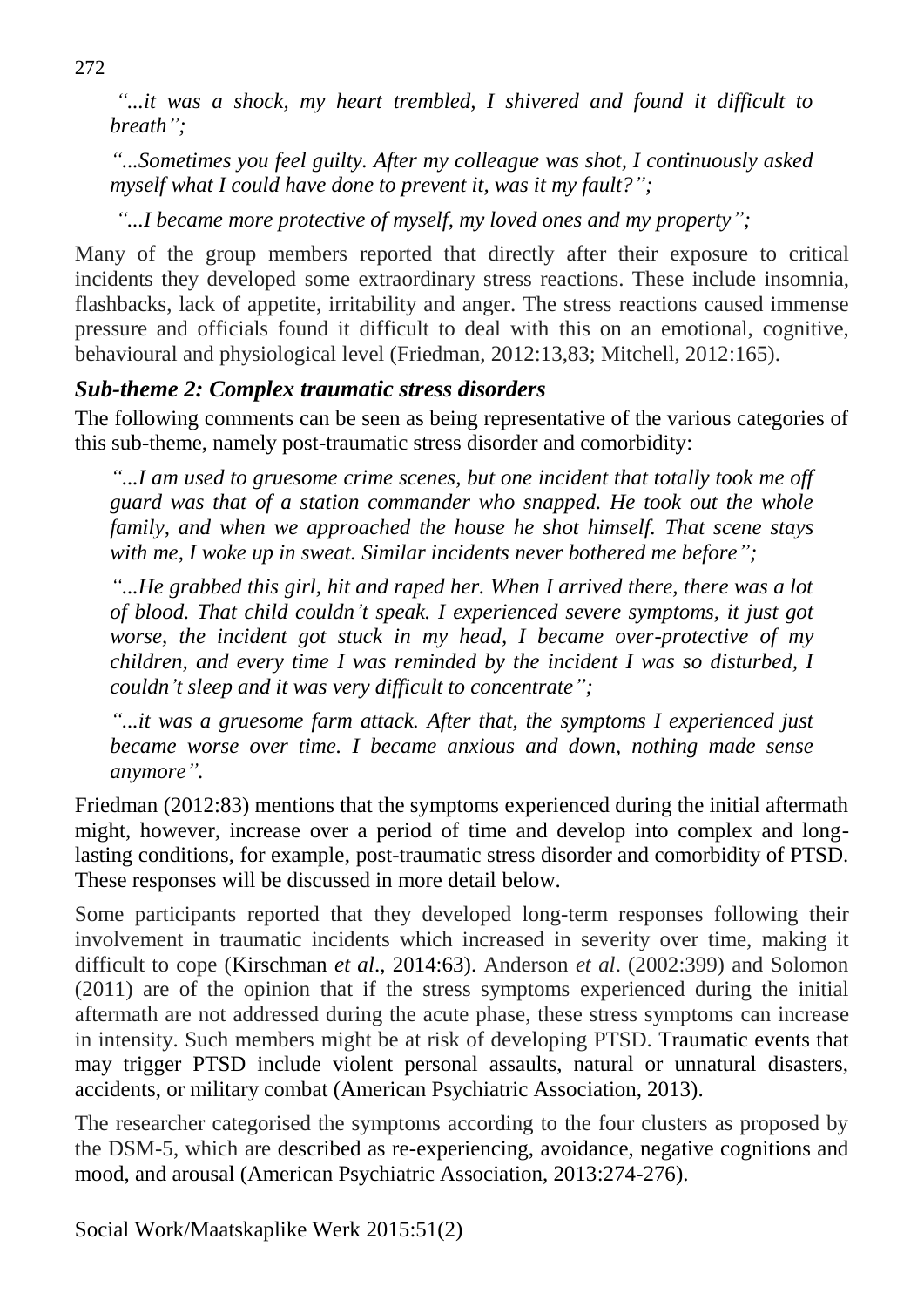#### **Re-experience**

The first cluster relates to the re-experience of the traumatic event. The following comments can be regarded as representative of the above cluster:

*"...I was dreaming and I was talking in my sleep, my wife said I was talking to complainants, I was speaking English, I was speaking to a cop or a person I saw";* 

*"...it often happens when I watch TV, a scene will remind me of one of the cases I attended, my throat will close and I start choking, shivering and sometimes become hysterical, I totally lose control".* 

Some group members reported repeated disturbing dreams and nightmares, a constant re-experience and flashbacks or reliving the incident in their mind, something over which they had little control. Others reported symptoms of anxiety when confronted with a situation which reminded them of the traumatic incident, for example, a discussion, place, something they see or smell. A traumatic event is persistently reexperienced in the following way(s): recurrent, involuntary and intrusive memories, traumatic nightmares, dissociative reactions (e.g. flashbacks), intense or prolonged distress after exposure to traumatic reminders and marked physiological reactivity after exposure to trauma-related stimuli (American Psychiatric Association, 2013:275; Godbout & Briere, 2012:485).

### **Avoidance of stimuli**

The second cluster relates to the avoidance of stimuli associated with trauma. The following comments can be regarded as representative of the above cluster:

*"...I don't think that I will ever be able to drive down that road without having this fear, this constant reminder that I almost lost my life here";* 

*"...like my colleague would say, hey, did you watch the news, I don't want to, it brings all those memories back".*

Group members mentioned different symptoms which can be associated with the avoidance of stimuli. Some of the group members reported that they deliberately avoided thoughts and feelings associated with the incident. Others reported that they avoided places, conversations or situations as this reminded them of the details of the incident which, according to them, is too painful. According to the DSM-5, the second category is concerned with the persistent effortful avoidance of distressing traumarelated stimuli after the event. The group members' responses greatly corresponded with Godbout and Briere's (2012:485) statement that the avoidance of stimuli can be associated with trauma-related thoughts or feelings, but also with external reminders, for example, people, places, conversations, activities, objects or situations.

### **Negative alterations in cognitions and mood**

The third cluster refers to negative alterations in cognitions and mood that began or worsened after the traumatic event. The following comments can be regarded as representative of the above cluster: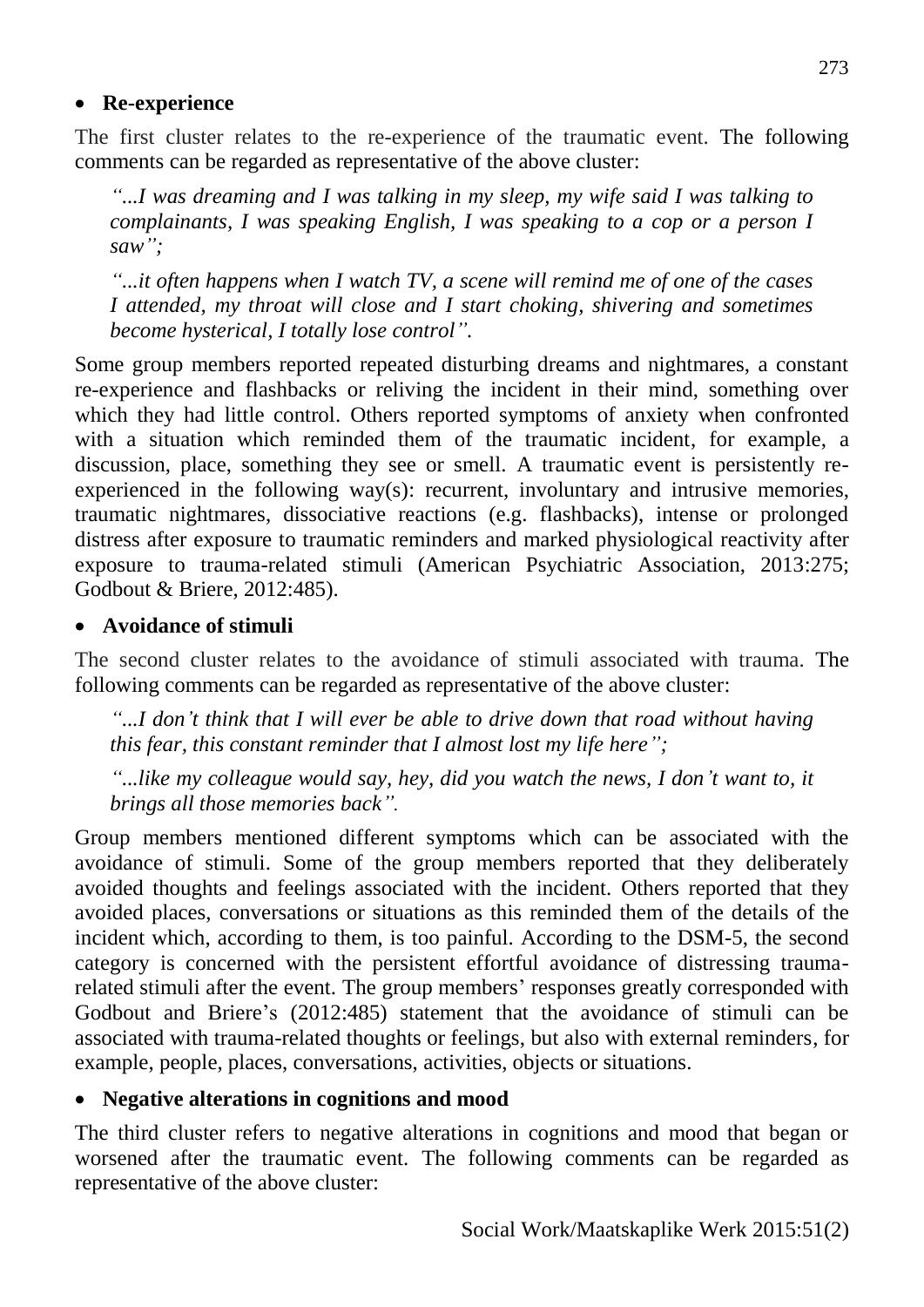*"...I became over-protective with our children because of the work we do, I am suspicious and don't trust anyone, I am like an animal";* 

*"...my colleague is dead, you cannot undo what happened. What's done is done. You feel guilty but at the same time angry with yourself and everybody around you".*

Some participants became over-protective of their family, and found it difficult to trust others as they were perceived to be bad. The one member reported that he was constantly blaming himself for the death of a colleague. The DSM-5 refers to the above symptoms as negative alterations in cognitions and mood (American Psychiatric Association, 2013:275). Group members' opinions in this regard corresponded with Godbout and Briere's (2012:485) description of the symptoms as persistent negative trauma-related emotions, for example, fear, horror, anger, guilt or shame and the inability to recall key features of the traumatic event.

### **Alterations in arousal and reactivity**

The forth cluster refers to trauma-related alterations in arousal and reactivity that began or worsened after the traumatic event. The following narratives can be regarded as representative of the above cluster:

*"...it is not easy to sleep, I battle to fall asleep because my brain is active the whole time, I will wake up at two o clock at night, I won't sleep again";* 

*"...at work, home or in town even when we are on holiday, I am always on the lookout for danger, I don't trust anyone";* 

*"Now, every time I hear a bang, a door closes, or anything, I get a huge fright and it just takes me back to what happened".* 

Some of the group members reported that they found it difficult to fall or remain asleep. Others mentioned that they easily became irritated, even with minor issues, and that they could not always control their temper. Some of the group members were always on the lookout for danger. This kind of behaviour made family and friends feel uncomfortable. The one group member mentioned that he was easily startled, even when someone behind him suddenly spoke loudly, or when a door blew shut by the wind. The DSM-5 refers to the above symptoms as trauma-related alterations in arousal and reactivity. The symptoms mentioned by the group members closely corresponded with the symptoms referred to by Godbout and Briere (2012:485), namely irritable or aggressive behaviour, hypervigilance, exaggerated startled response and sleep disturbance. Some of the participants reported that they were constantly feeling worthless, negative and morbid. They felt totally overwhelmed and were questioning the meaning of life, they abused alcohol or experienced muscle tension (Figley, 2012:452; Friedman, 2012:22; Lawhorne-Scott & Philpott, 2013:76,93).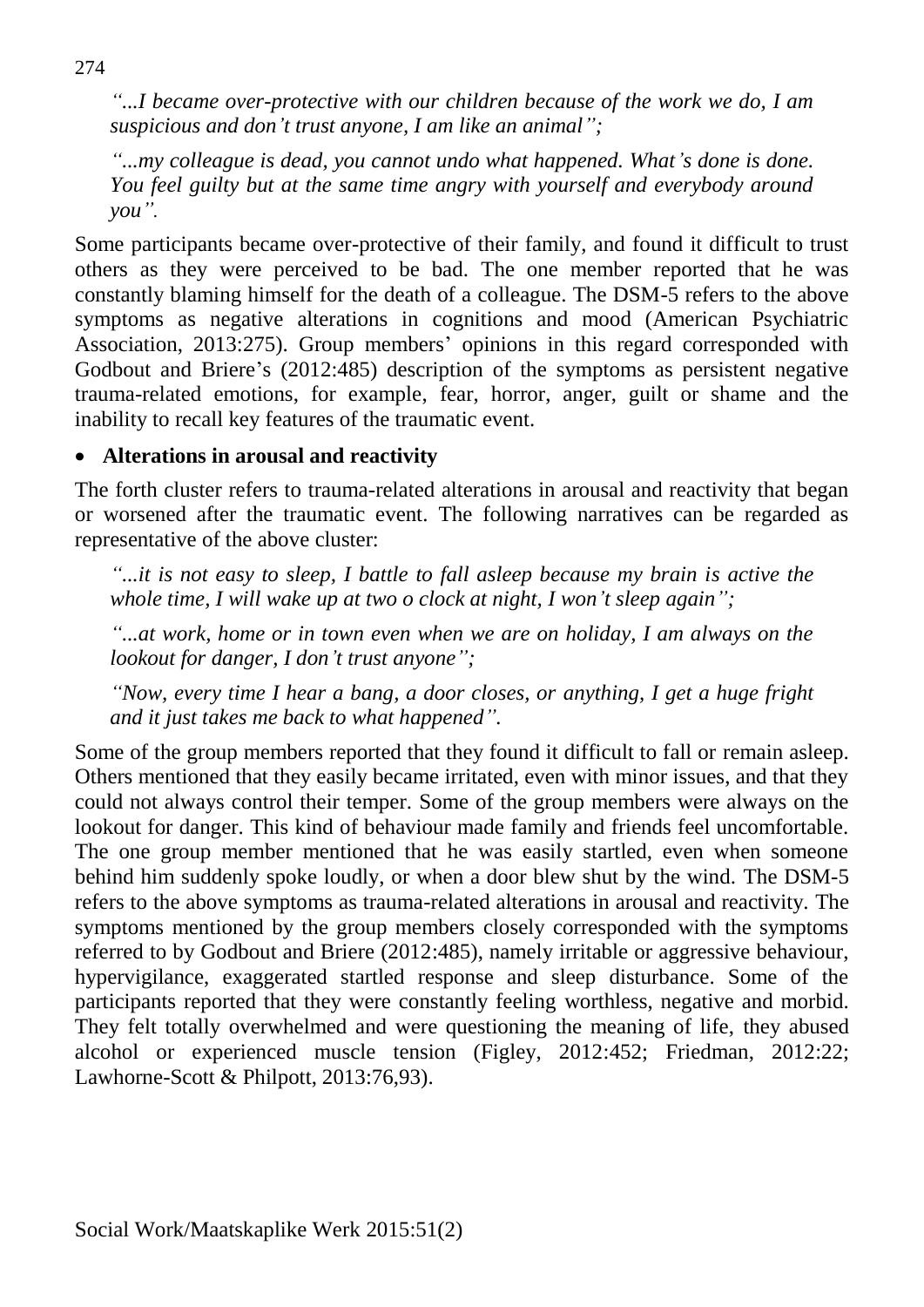### *Sub-theme 3: Consequences of complex trauma*

The following comments can be seen as being representative of the consequences of complex trauma, such as suicide ideation, anger, aggression and violence, family and relationship problems, somatic complaints and work-related problems.

*"...during the cross-fire I shot a guy, afterwards I did not receive any support from management, instead they opened a case of murder against me, Yes, I took a life but it was not on purpose, I defended myself, but still I feel so guilty and now I am alone, even my colleagues suddenly treat me differently";* 

*"...There is a lot of violence in my home; if I walk off duty at four I think that, 'Hey. Now I'm going back to my wife again'. She still does not understand. We will fight and I will grab her";* 

*"...even the kids, they're doing this or doing that, I become angry and am hitting the kids. Maybe I might kill them or all that stuff";*

*"... back pain, stomach ulcers, chest pain";* 

*"...you don't know how to cope, I book off sick, even if I'm not sick. I don't want to see the work, I don't want to see my commander, I don't want to view the work anymore. I need to rest".*

Group members reported different risk factors which have been identified by the researcher as a direct result of complex trauma. These factors might have a negative impact on their overall psycho-social wellbeing and refer to anger, aggression and violence, suicide ideation, family and relationship problems, somatic complaints and work-related problems (Lawhorne-Scott & Philpott, 2013:81; Panagioti, 2011:31). Difficulty in managing anger is not only associated with violent behaviour but is also linked to increased stress, low self-esteem, and family and relationship conflicts (Elbogen *et al*., 2011:305; Franklin, 2013:323; Kirschman, 2014:171).

Some participants referred to physical illness such as back and chest pain, headaches and muscle tension, which can be regarded as psychosomatic illness (Brosbe & Hoefling, 2012:643; Kirschman, 2014:158). Pienaar and Rothman (2005:58) concur with the above conclusion and indicate that the high number of members who took sick leave as a result of acute stress, depression, PTSD and other stress-related problems as well as the number of members who retired because of medical disability, is an indication of the harmful effect the police environment had on the police official. The research by Watson *et al*. (2012:183) added that police officials' behaviour lead to a very high employee turnover, absenteeism, sick leave due to stress, death and ill-health retirement.

## **Theme 3: Coping**

Avoidance coping and action-orientated coping can be distinguished as sub-themes in theme 3.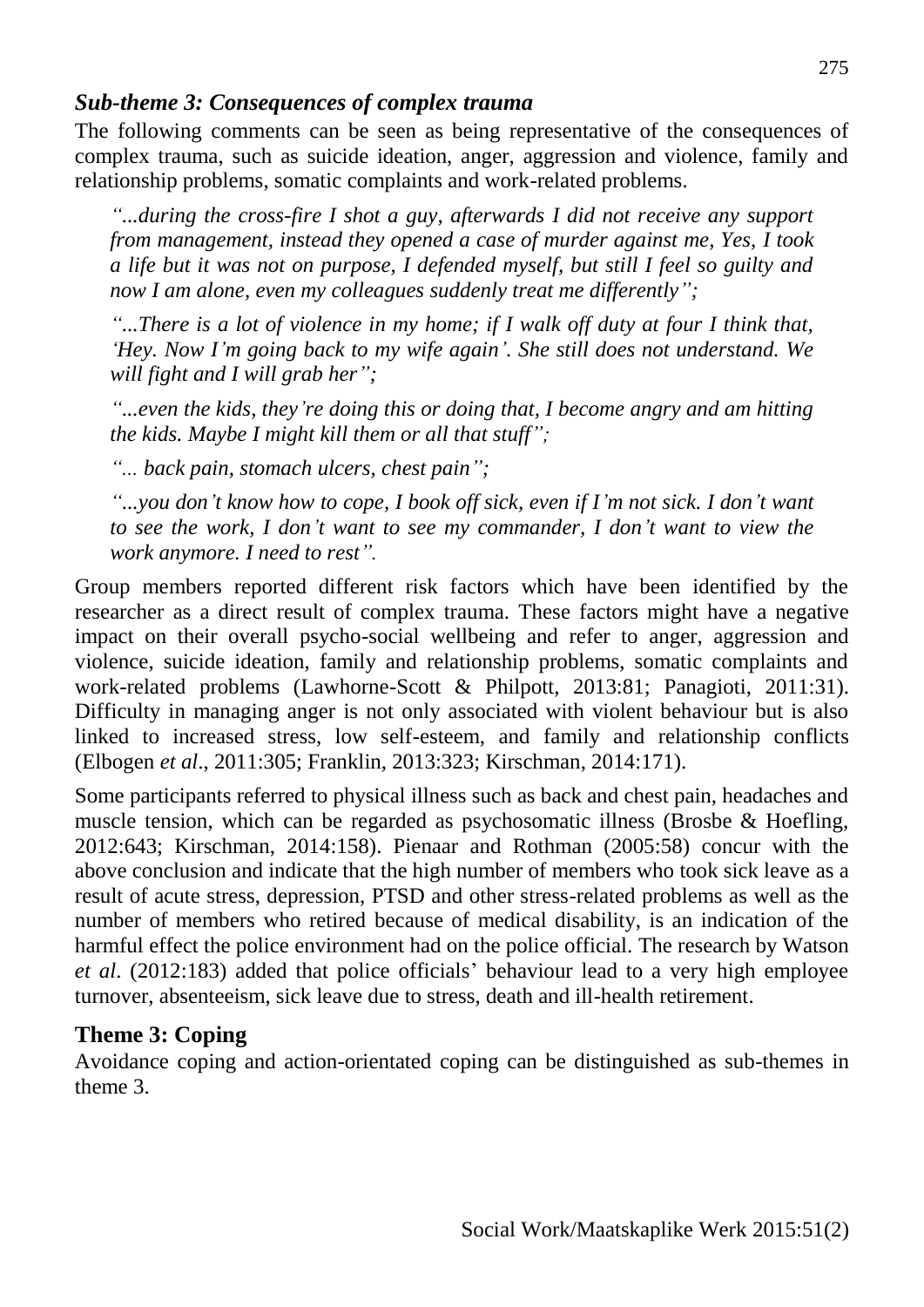# *Sub-theme 1: Avoidance coping*

Police officials were sometimes deliberately applying avoidance coping mechanisms as a way of escaping from the psychological impact after exposure to trauma. The following examples are cited to illustrate the above:

*"...during the day try to keep yourself busy with other things, it helps me to forget";*

*"...we start cracking jokes, it's not disrespectful, it's our way of releasing";*

*"...when I've got a problem I keep the emotions to myself, you never show somebody what you're truly feeling, it is safer, because in the police culture my commander and my colleagues might think I am mad, you can't trust anybody, not EHW nor management";*

*"...one tear dropped, but rolled down. I dropped my guard for that moment. And I said, 'Just stop, quickly'. And I stood up and went out, had a smoke, and came back, just to get my guard back again";*

*"...I just want to be on my own. When I feel better I just put on my radio. When my neighbours hear the loud noise, the radio, they know that she's back".*

Participants reported the following avoidance coping mechanisms to escape underlying emotions as a result of their exposure to trauma and stress: avoiding reminders, joking, internalising symptoms, social and emotional withdrawal, and denial. Some of them reported that the unique police culture did not allow police officers to show emotions. Others prefer not to talk about it or seek assistance, as confidentiality is not always maintained (Becker *et al*., 2009:246; Blais & Renshaw, 2013:77). Anshel (2000:389) and Kirschman *et al*. (2014:16) are of the opinion that: "avoidance strategies allow officers to evade underlying problems, or turning away from the stressful source, and are used in an attempt to reduce the emotional strain experienced".

### *Sub-theme 2: Action-oriented coping*

Group members also reported action-oriented coping mechanisms to manage the demands created by traumatic and stressful events. The following examples are cited to illustrate the above:

*"...afterwards I attended a debriefing session, it gave me perspective, I was able to understand my emotions, that is was normal to react like that";*

*"...I'm always going home, talking about these things to my wife, my children, they are my friends. Even, our relatives, but others, they are not this fortunate";*

*"...I saw people being shot at. I just want to go home." That's most probably the worst thing to do at that moment. It is better to go straight to EHW for counselling";*

*"...to whom must I speak in the police if I can't trust anyone. So now I'm seeking professional help outside the police".*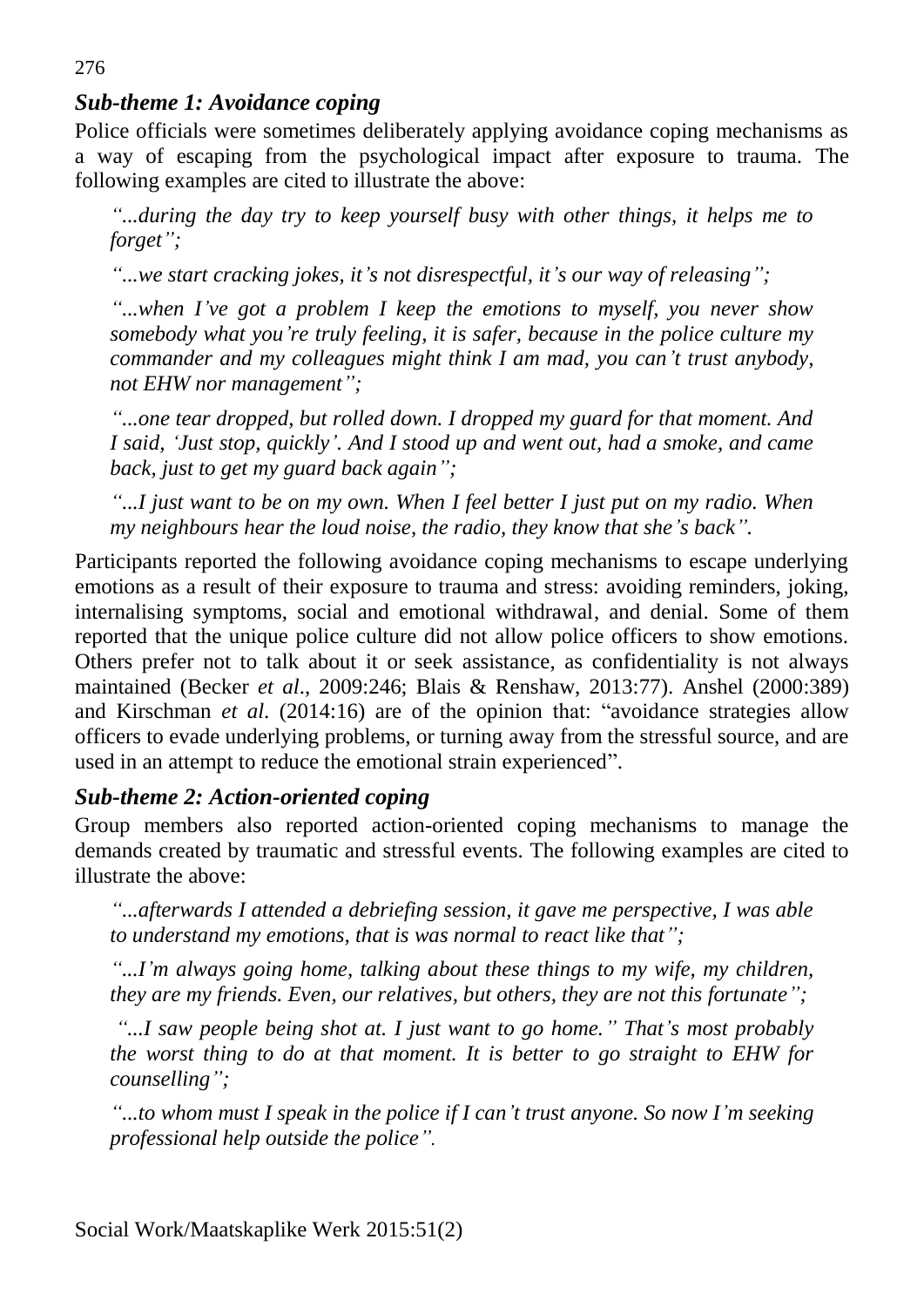Some participants were much more aware and realistic about the consequences of trauma and stress and so took positive action to manage possible harmful effects. They strongly relied on the support of their family and peers, but also did not hesitate to consult EHW or external professionals for counselling and support. These officials also attended the trauma intervention programmes and acknowledged the psycho-educational value. Some of the group members actively participated in religion, sport, enjoy music or engaged in some kind of activity or hobby as part of relaxation to find a balance and to maintain psycho-social wellbeing. Carlan and Nored (2008:9), Louw and Viviers (2010:3) and Taylor and Stanton (2007:377) agree that action-oriented coping is part of intra-psychic efforts to manage, confront and control the demands created by stressful events in the hope of reducing the imbalance.

# **Theme 4: Trauma intervention programmes**

The following sub-themes will be distinguished in this section, namely awareness and participation, consumer orientation, consumer satisfaction and core marketing strategy.

## *Sub-theme 1: Awareness and participation*

The following comments can be distinguished as part of awareness and participation:

*"...I participated in the stress management and suicide prevention programmes, I* was invited to a debriefing after the shooting but *I* did not attend, can *I* trust *them?";*

*"...not only if not every time there is a traumatic incident EHW comes here to help us or to debrief us, we don't attend because it is not going to change anything";*

*"...I am aware of the programmes presented by EHW, but we don't give ourselves time to visit EHW after the situation";*

*"...no, I am not aware of the trauma intervention programmes that are presented by EHW, never heard of it before".*

Some participants indicated that they have already attended one or more of the mentioned trauma intervention programmes. Some of the members had some knowledge of the programmes, although they have not participated in the programmes. A smaller percentage of group members indicated that they did not have any knowledge of these programmes and never heard of them before. This might be as a result of a poor marketing strategy. Kotler and Armstrong (2014:48) recognise that marketing is just as important in the field of non-profit organisations as it is in other organisations. Kirschman *et al*. (2014:5,6) and Zinkhan and Williams (2007:285) are of the opinion that police officials hold distorted attitudes about mental health professionals.

## *Sub-theme 2: Consumer orientation*

The following comments can be seen as being representative of the viewpoints of participants: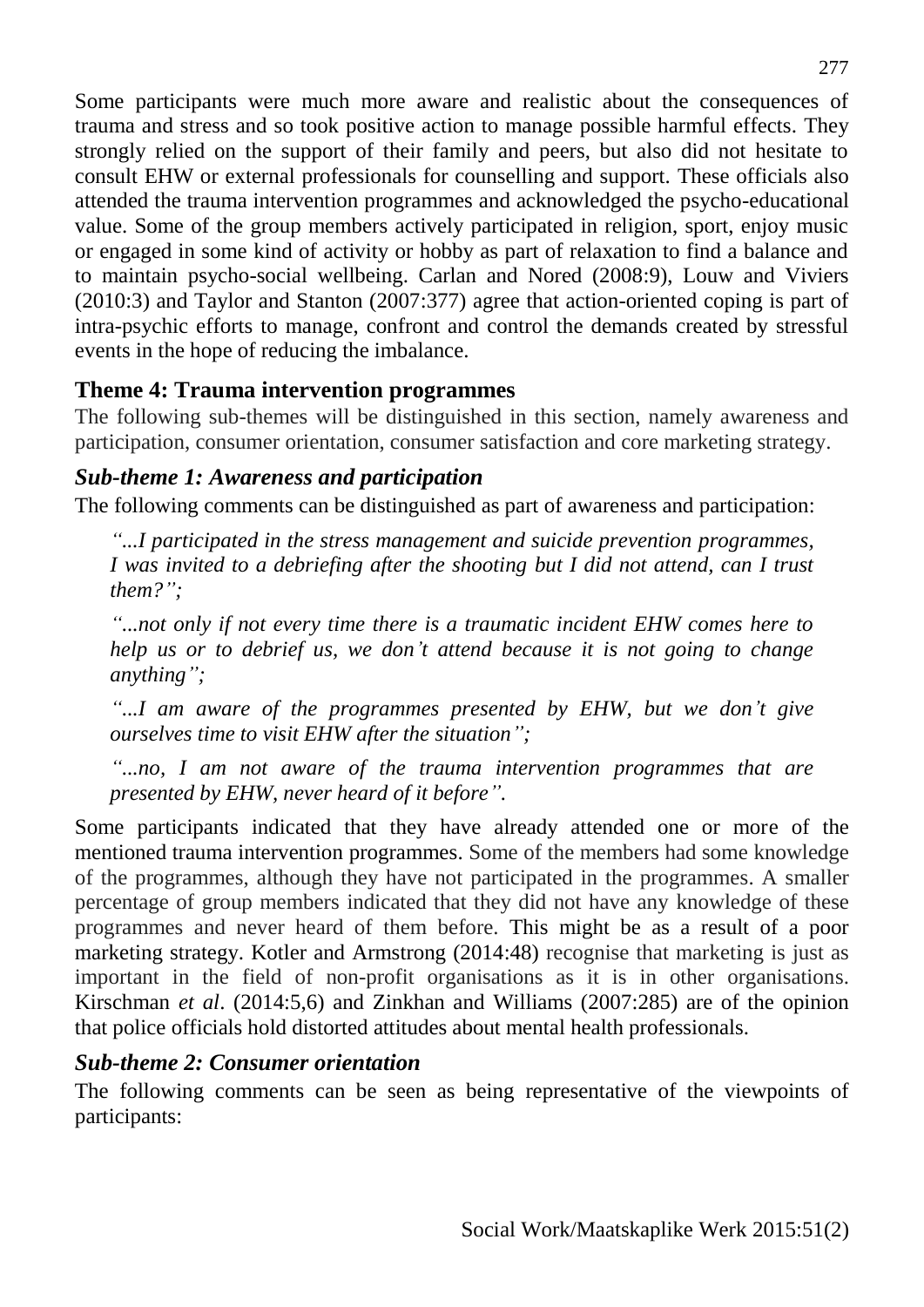*"...we would prefer to give an input or contribution to assist EHW to improve the programmes. We might come up with a strategy as well as a plan of implementation, to make sure it will be a success";*

*"...EHW do not have a clue of what we are doing on ground level, they should attend operations and crime scenes, experience our frustrations. Only then they would be able to assess our unique needs and to come up with a relevant plan of action";* 

*"...the fact that we as a unit are exposed to so many traumatic incidents, mandate intervention programmes on a monthly or quarterly basis, in the form of group sessions, including the whole unit and the duty officers. There should however be regular follow-up sessions, just like we are doing now";*

*"...EHW should not only focus on trauma, what you see, a person killed, or an accident. They also have to concentrate on other problems caused by trauma, for example health issues, and relationship, alcohol and financial problems".*

Participants expressed a variety of needs related to consumer orientation, such as not being consulted with regard to prospective trauma intervention programmes, and feeling that EHW did not work with them at unit level and consequently did not understand police officials' working conditions. They believed that a thorough needs assessment should have been conducted by EHW, consulting members on ground level regarding their unique working conditions and specific needs (Kotler & Armstrong, 2014:28; Solomon, 2011:35; Zeithaml *et al*., 2009:27).

Most of the group members were ignorant and uninformed regarding trauma and its consequences and there seemed to be a great need for psycho-education in order to prepare for possible reactions and how to handle it. Wessely *et al*. (2008:287-302) agree that psycho-education is important as it offers information on the nature and course of posttraumatic stress reactions, affirms that they are understandable and expectable, identifies and helps with ways to cope with trauma reminders, and discusses ways to manage stress.

## *Sub-theme 3: Consumer satisfaction*

The following examples of consumer satisfaction are cited in order to illustrate the above factors:

*"…surely they must ask us to give inputs and work out a programme for a certain section in the police, a specialised unit. They are all different";*

*"…if EHW come with a group programme, it is fine. But they should also come up with something to evaluate how we experienced the programme; we should also be able to make suggestions";*

*"…we would prefer feedback on our evaluation, but instead it is thrown in the dustbin";*

*"…my suggestion would be to give the police officials time so it can sink in. Maybe, after a month or two, you can question them again, if you evaluate a*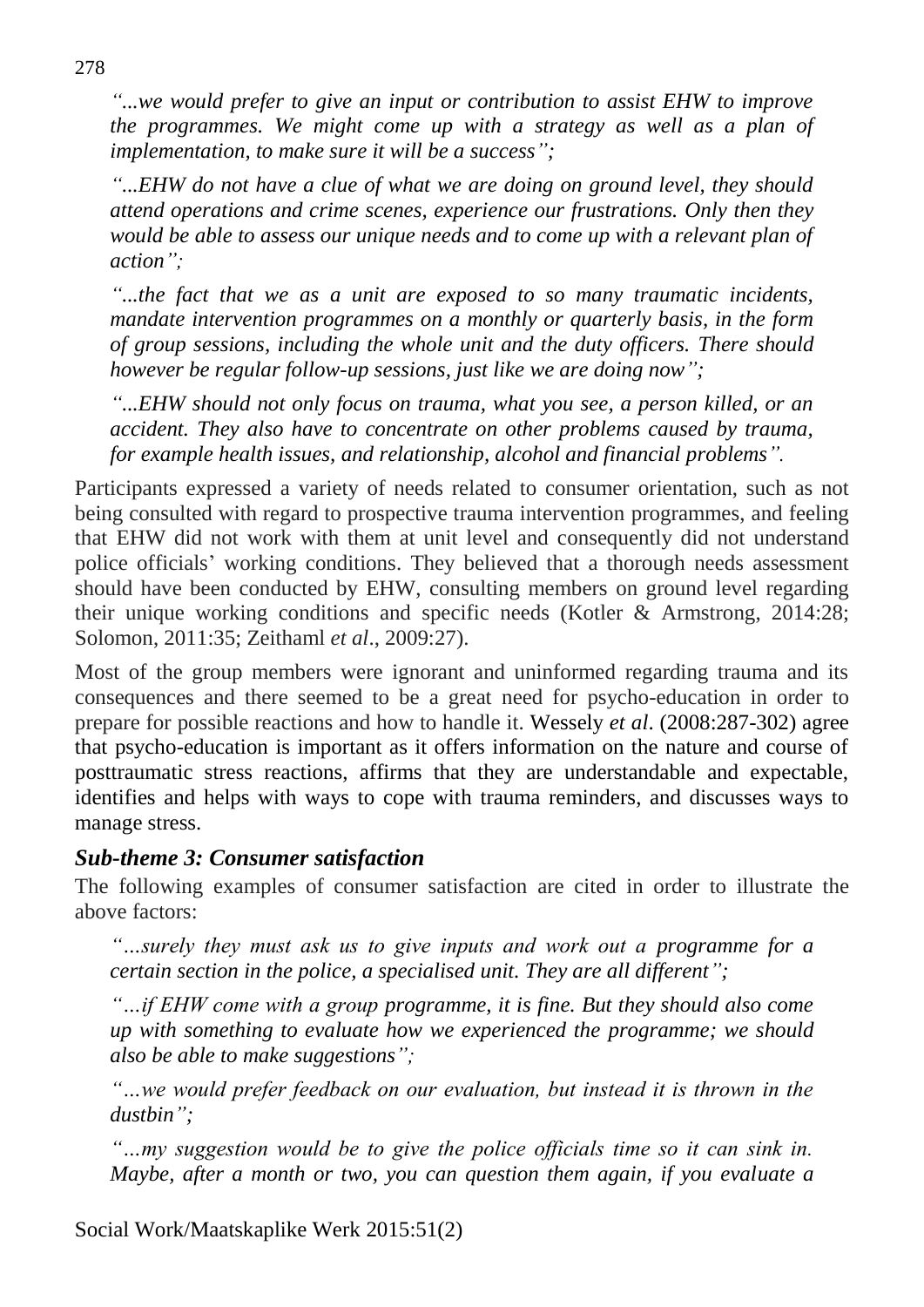*programme, you're going to evaluate what you've learned, did it make any difference in your life".*

A small percentage of group members were generally satisfied with the programmes, others were dissatisfied with reference to various factors such as the fact that their needs and inputs were not requested or considered, and the impact of programmes was not measured. Bamrara *et al*. (2012:4), Kotler and Armstrong (2006:35), Lovelock and Wirtz (2007:245) and Zeithaml *et al*. (2009:104) define customer satisfaction as the extent to which a product's perceived performance matches a buyer's fulfilment response. Rahman *et al*. (2013:28) added that a satisfied customer will repeat the purchase of the product and convey positive messages about it to others. Murphy and Sauter (2004:79-86) refer to individual/worker level, interventions directed at changing perceptions, attitudes or behaviours at work, as a means of improving worker wellbeing.

#### *Sub-theme 4: Core marketing strategy*

The following categories emerged as a result of the group members' opinions, namely product, place, price and promotion (Kotler & Armstrong, 2014:429; Zeithaml *et al*., 2009:24). The following comments illustrate this:

*"…It is good to talk in a group, some members will not talk about the incident, but if your partner expresses him/herself, you will go for it. When you are talking about what happened on the scene, what you smell, see, feel and how your body reacted, others will hear that 'we feel and reacted the same. It's not only me that feels the pain'";*

*"...EHW is part and parcel of the police. We don't trust them. Most of the members feel like EHW can get overruled by management, they have to report to somebody, either a brigadier or higher authority";*

*"…the worst part is that the debriefing was at the scene, where the incident took place. It was still fresh. Some of the victims were still at the scene with bandages, their heads were swollen, blood all over, it must be a neutral place";*

*"...they must have a product and they must inform all the members about the product. Not only today, but monthly, quarterly, by means of pamphlets, e-mails, etc.".*

Some of the participants believed that those trauma intervention programmes were relevant to their unique situation. They were satisfied with the content and the quality and found it easy to understand. These participants stated that they had learned several techniques and skills to help them handle the response to stress and trauma. Police officials experienced groups as particularly positive, especially to those who do not easily speak about their emotions (Orr & Hulse-Killacky, 2006:192). Most participants were, however, of the opinion that the content of the programmes only focused on the individual, and more specifically on trauma and stress, without looking at the person within the social environment. They felt it did not meet their expectations (Penk *et al*., 2011:174-175).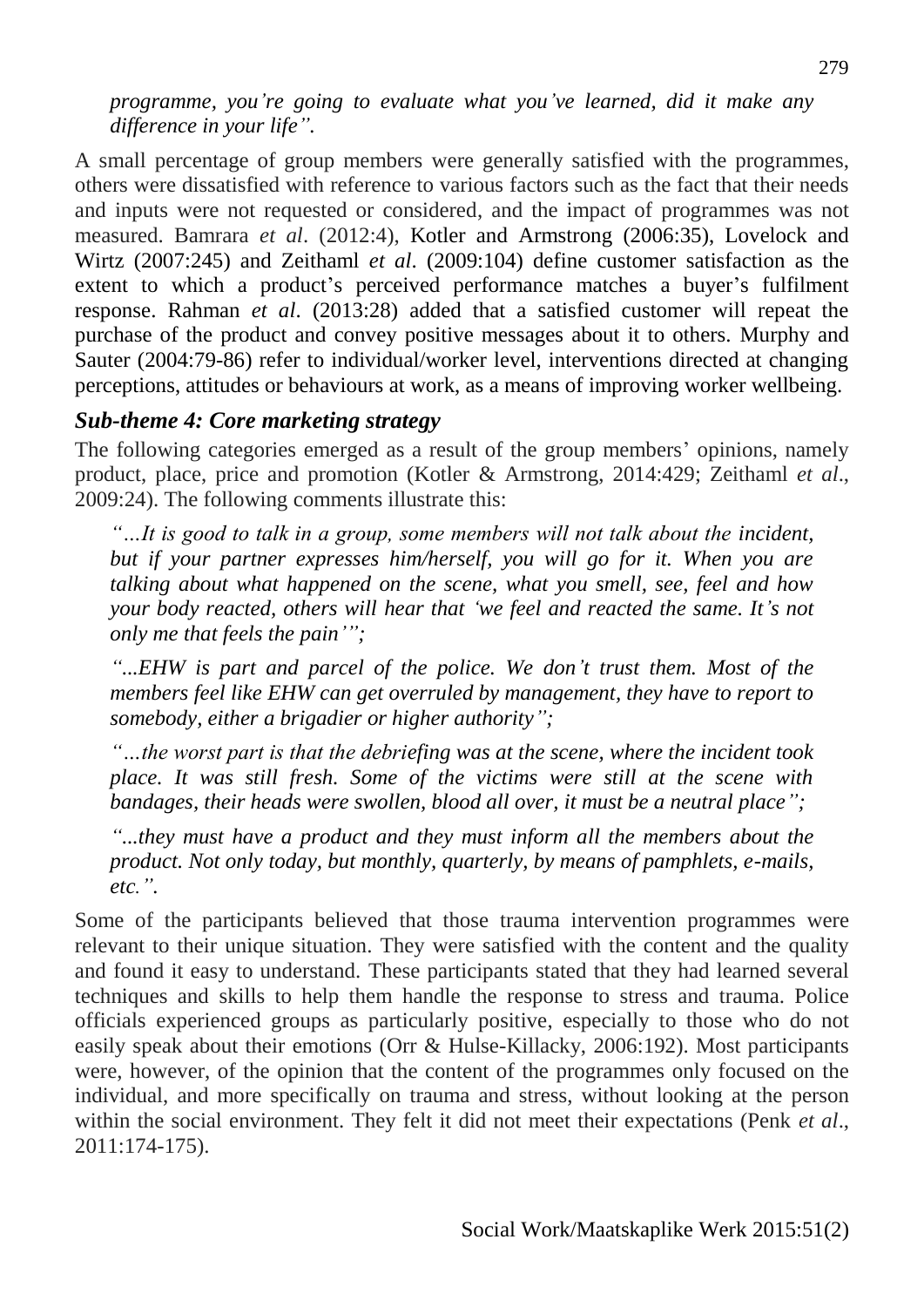Confidentiality was one of the major cost factors in general posing a problem for participants. It was difficult for them to trust the social workers, psychologists and chaplains, because it happened in the past that police officials' personal problems were discussed with management or colleagues. The perception existed that EHW was accountable to police management. Therefore group members were afraid that their careers would be negatively affected. Bond and Keys (1993:37-58) agree with the view that the helping professions should act as a tool to break down the rigid boundaries and such views of senior management in order to facilitate new insights.

Some of the participants mentioned that because of the nature of their work, and more specifically the heavy workload, they did not always have the time to attend trauma intervention programmes. The duration of programmes was sometimes too long, while the time of presentation (day of the week, month or year) was problematic in some cases. According to Lovelock and Wirtz (2007:17), it is important that the time and duration of the presentation of programmes be kept in mind to ensure optimal functioning. Solomon (2011:34) refers to the above as pre-purchase issues as the first stage in the consumption process during which the client has to decide if he/she needs a product. The conclusion is drawn that trauma intervention programmes were generally not marketed well enough by EHW or management. Participants also had a need for constant awareness through personal visits to different units, flyers or e-mails (Lovelock & Wirtz, 2007:155; Zeithaml *et al*., 2009:25).

### **DISCUSSION**

The research results of this study revealed the following, namely the meaning of trauma, response to trauma, coping and trauma intervention programmes. Police officials attached to the specialist units of the SAPS in the North-West Province were exposed to several traumatic incidents in the performance of their duties as police officers, as well as their personal lives. The latter varied in incidence and intensity. The frequency, intensity, cumulative nature and re-traumatisation associated with these traumatic incidents reinforced the police officials' experience of trauma. Police officials were furthermore exposed to major stressors as a result of organisational, operational, external and personal factors. These stressors were sometimes so severe that they resulted in a traumatic response or had a negative impact on police officers' experience of trauma. Critical incident stress experienced during the initial aftermath of the traumatic incident may turn into complex traumatic disorders associated with cognitive and behavioural risk factors. The consequences of PTSD or comorbidity disorders also had a serious impact on the police officers' social ecology and systems of care, for example, the family, peers and their productivity at work. Police officials cope differently with trauma, such as avoidance and action-orientated coping. Some were dependent on the support from important others, for example, their family, colleagues, peers, management and even EHW or external professionals. Most of the police officials denied and avoided dealing with the symptoms of trauma. This might be attributed to the fact that they hid from the painful consequences of the symptoms as they were not prepared to be confronted with them; the unique police culture with specific reference to the "macho image" of the police; the stigma associated with therapeutic intervention; and a lack of

Social Work/Maatskaplike Werk 2015:51(2)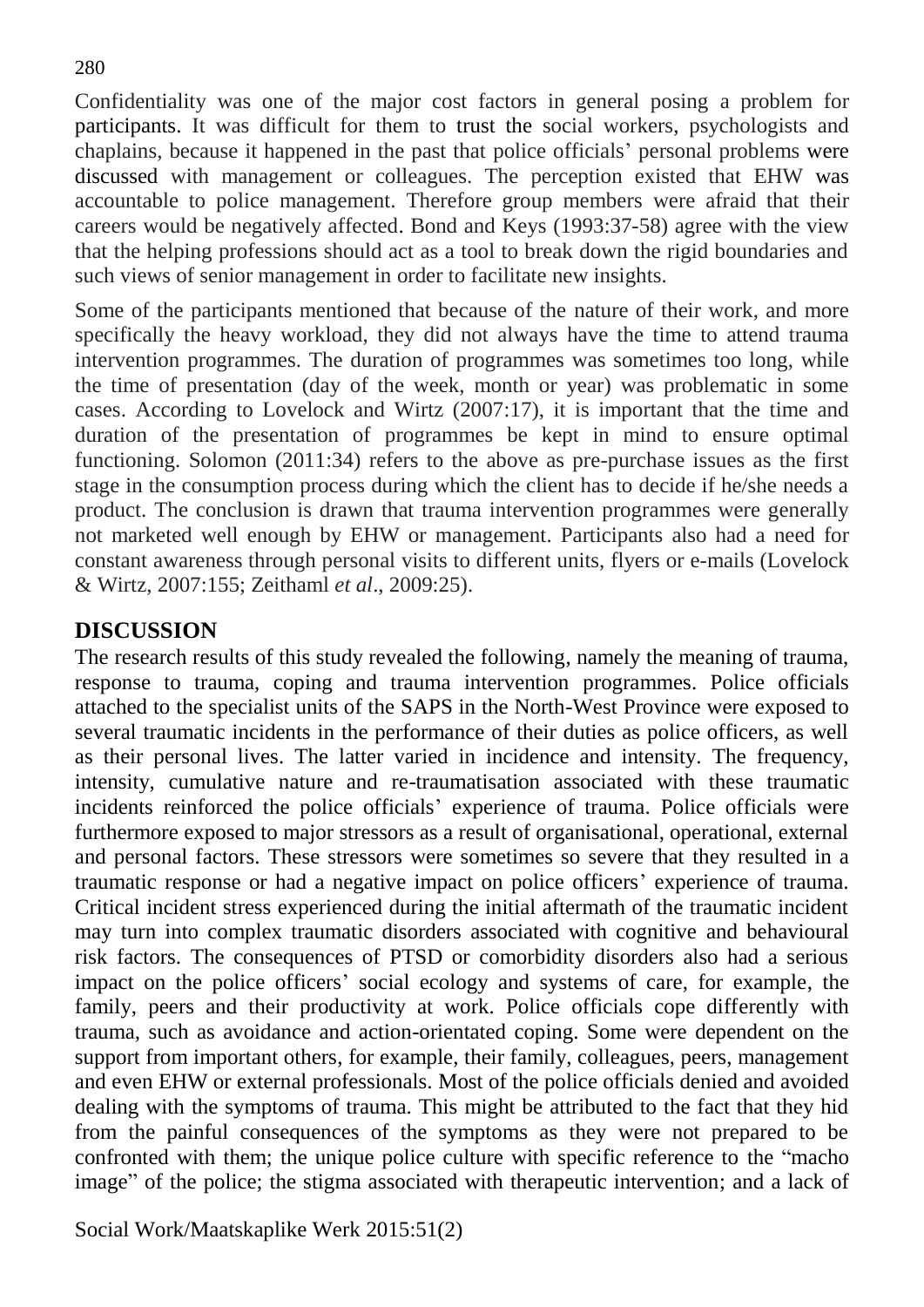trust in EHW and management. It appears that those police officials who attended trauma intervention programmes were, with the exception of certain aspects, mostly satisfied with the product. They were, however, concerned about the fact that their unique needs were not considered. They were also concerned about the fact that the impact and satisfaction with the programmes were not measured or amended accordingly. Members also said little consideration was given to the inconvenience caused as a result of the time and duration of programmes as well as certain psychological cost factors, for example, professional conduct, confidentiality and management support.

# **CONCLUSION**

The researcher did an in-depth exploratory analysis and collected information regarding the police officials' experience of trauma and trauma intervention programmes as the first phase of the intervention research model. A total of forty police officials stationed at the identified specialist units, representing three of the biggest police clusters in the North-West Province, were involved in three focus groups as part of data collection. The researcher concentrated on the qualitative approach as the first phase of the exploratory sequential design to understand the meaning that members of the focus groups ascribed to trauma and trauma intervention programmes. As a result of the problem analysis, the following topics were identified as preliminary indicators of the development of a purposeful psycho-social trauma intervention programme to address the problems regarding trauma in the SAPS: psycho-education (trauma, stress, impact of trauma); response to trauma (critical incident stress, complex traumatic stress disorders referring to PTSD and comorbidity); consequences of complex trauma (alcohol abuse, suicide, anger, aggression, violence, family and relationship problems, somatic complaints, work related problems); coping strategies (resilience, avoidance, action-oriented coping), consumer orientation, satisfaction and promotion. The suffering and adversity experienced by those police officers who experience complex traumatic stress reactions are basic components of care which must be taken into account by EHW in the SAPS.

### **REFERENCES**

ADAMS, T.F. 2007. Police field operations (7<sup>th</sup> ed). Upper Saddle River, NJ: Prentice-Hall.

AMERICAN PSYCHIATRIC ASSOCIATION. 2013. **Diagnostic and statistical manual of mental disorders** (DSM-5). Text revision (DSM 5) (5<sup>th</sup> ed). Washington, DC: APA.

ANDERSON, G.S., LITZENBERGER, R. & PLECAS, D. 2002. Physical evidence of police officer stress. **Policing: An International Journal of Police Strategies and Management**, 25(2):399-420.

ANDREW, M.E., HOWSARE, J.L., HARTLEY, T.A., McCANLIES, E.M., BURCHFIEL, C.M. & VIOLANTI, J.M. 2014. Protective attributes: resilience in policing. **In**: VIOLANTI, J.M. **Dying for the job: police work exposure and health**. Springfield Illinois: Charles C Thomas Publishers, 115-123.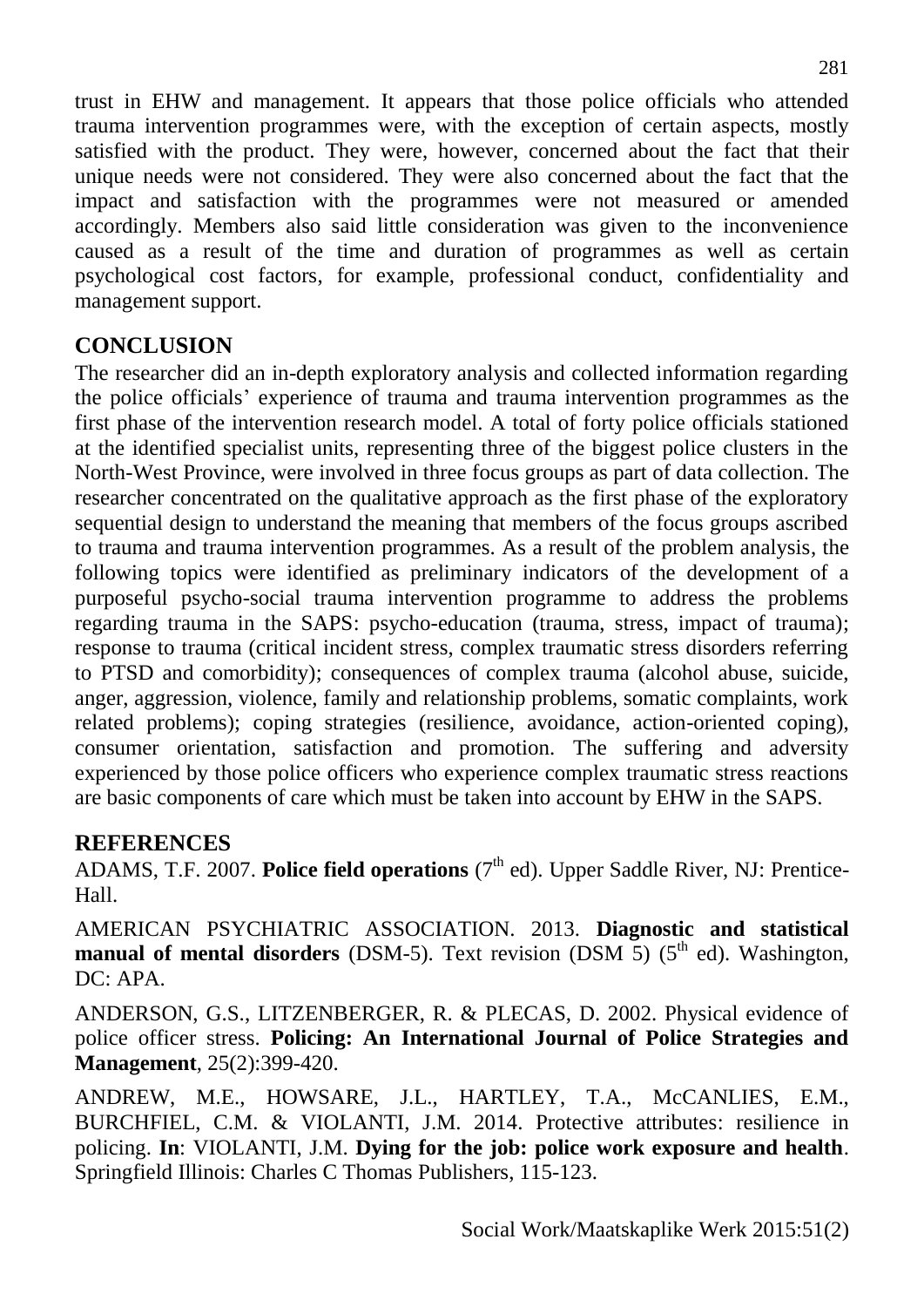282

ANSHEL, M.H. 2000. A conceptual model and implications for coping with stressful events in police work. **Criminal Justice Behaviour**, 27(3):375-400.

BECKER, C.B., MEYER, G., PRICE, J.S., GRAHAM, M.M., ARSENA, A. & ARMSTRONG, D. 2009. Law enforcement preferences for PTSD treatment and crisis management alternative. **Behaviour Research and Therapy**, 47:245-253.

BLAIS, R.K. & RENSHAW. 2013. Stigma and demographic correlates of help-seeking intentions in returning service members. **Journal of Traumatic Stress***,* 26:77-85.

BONANNO, G.A., WESTPHAL, M. & MANCINI, A.D. 2012. Loss, trauma, and resilience in adulthood. **Annual Review of Gerontology and Geriatrics**, 32:189-211.

BOND, M.A. & KEYS, C.B. 1993. Empowerment, diversity and collaboration: Promoting synergy on community boards. **American Journal of Community Psychology**, 21:37-58.

BROSBE, M.S. & HOEFLING, K. 2012. Somatic complaints. **In**: FIGLEY, C.R. **Encyclopedia of Trauma: an Interdisciplinary Guide**. Los Angeles: Sage Publications, 643-646.

CARLAN, P.E. & NORED, L.S. 2008. An examination of officer stress: should Police Departments implement mandatory counselling? **Journal of Police and Criminal Psychology**, 23:8-15.

COURTOIS, C.A. 2012. Complex trauma. **In**: FIGLEY, C.R. **Encyclopedia of Trauma: an Interdisciplinary Guide**. Los Angeles: Sage Publications, 139-142.

COURTOIS, C.A., FORD, J.D. & CLOITRE, M. 2009. Best practices in Psychotherapy for adults. **In**: COURTOIS, C.A. & Ford, J.D. **Treating complex traumatic stress disorders: scientific foundations and therapeutic models**. New York: The Guilford Press, 82-103.

CRESWELL, J.W. 2014. **Research design qualitative, quantitative & mixed methods**  approaches (4<sup>th</sup> ed). Thousand Oaks: Sage Publications.

DEMPSEY, J.S. & FORST, L.S. 2013. An introduction to policing (7<sup>th</sup> ed). Belmont, KY: Cengage Learning.

DESCHAMPS, F., PAGNON-BADINER, I., MARCHAND, A. & MERLE, C. 2003. Sources and assessment of occupational stress in the police. **Journal of Occupational Health**, 45:358-364.

ELBOGEN, E.B., JOHNSON, S.C. & BECKHAM, J.C. 2011. Anger, aggression and violence. **In**: MOORE, B.A. & PENK, W.E. **Treating PTSD in Military Personnel**. A Clinical Handbook. New York: The Guilford Press, 305-324.

FIGLEY, C.R. 2012. Posttraumatic stress disorder. **In**: FIGLEY, C.R. **Encyclopedia of Trauma: an Interdisciplinary Guide**. Los Angeles: Sage Publications, 450-452.

FORD, J.D. & COURTOIS, C.A. 2009. Defining and understanding complex trauma and complex traumatic stress disorders. **In**: COURTOIS, C.A. & FORD, J.D. (eds),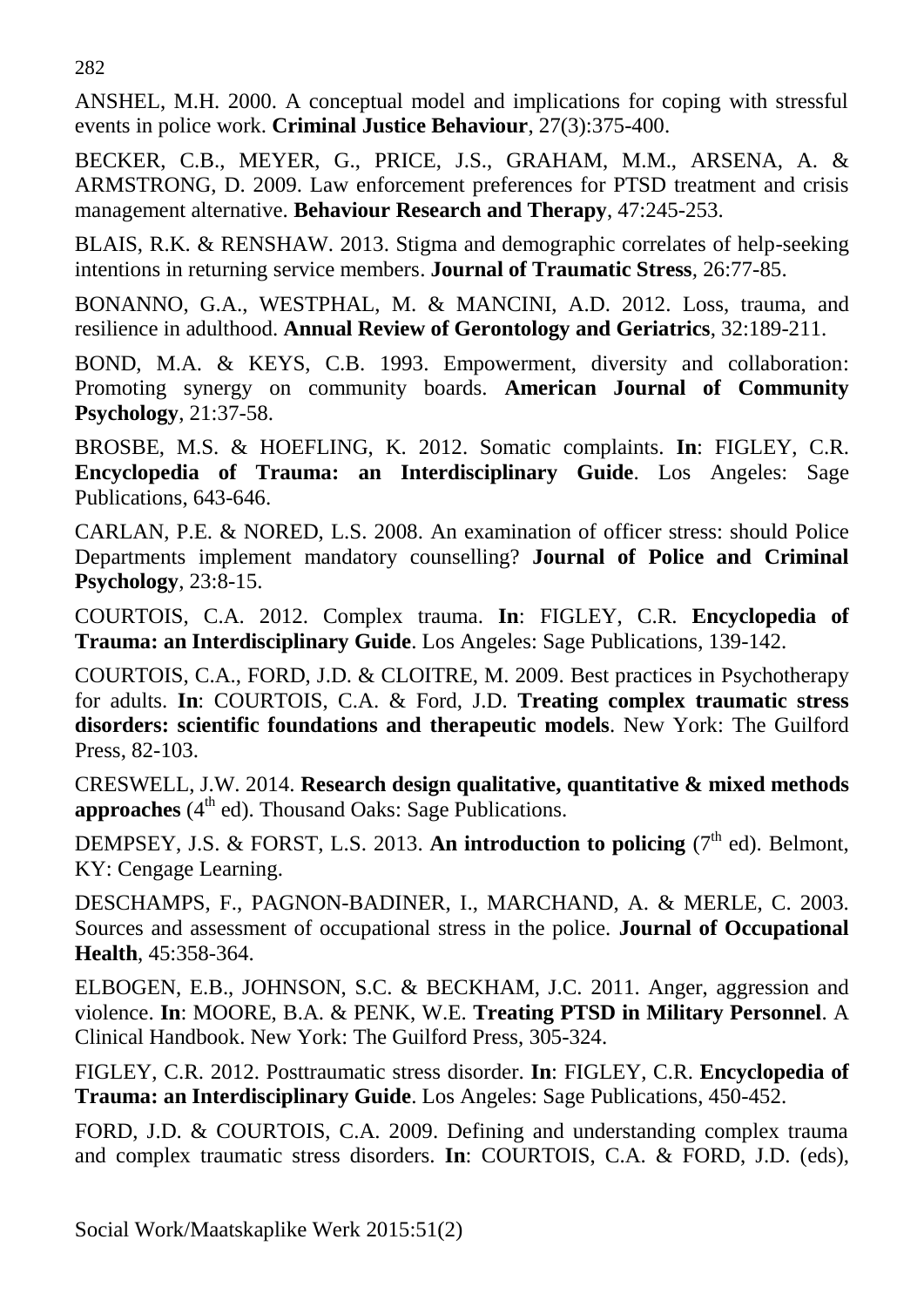**Treating complex traumatic stress disorders: an evidence-based guide**. New York: The Guilford Press, 13-30.

FRANKLIN, K. 2013. Cycle of deployment and family well-being. **In**: RUBIN, A., WEISS, E.L. & COLL, J.E. 2013. **Handbook of Military Social Work**. Hoboken, NJ: Wiley & Sons, 313-333.

FREWIN, K., STEPHENS, C. & TUFFIN, K. 2006. Re-arranging fear: police officers' discursive constructions of emotion. **Policing and Society**, 16(3):243-260.

FRIEDMAN, M.J. 2012. **Posttraumatic and acute stress disorders** (5<sup>th</sup> ed). Kansas City, MO: Jones & Bartlett Learning, LLC.

GARCIA, L., NESBARY, D.K. & GU, J. 2004. Perceptual variations of stressors among police officers during an era of decreasing crime. **Journal of Contemporary Criminal Justice***,* 20(1):33-50.

GODBOUT, N. & BRIERE, J. 2012. Psychological responses to trauma. **In**: FIGLEY, C.R. **Encyclopedia of Trauma: an Interdisciplinary Guide**. Los Angeles: Sage Publications, 485-489.

GREEFF, M. 2011. Information collection: interviewing. **In**: DE VOS, A.S., STRYDOM, H., FOUCHÉ, C.B. & DELPORT, C.S.L. (eds) **Research at grass roots:** for the social sciences and human service professions (4<sup>th</sup> ed). Pretoria: Van Schaik Publishers, 341-374.

HARTLEY, T.A., FEKEDULEGN, D., BURCHFIEL, C.M., MNATSAKANOVA, A., ANDREW, M.E. & VIOLANTI, J.M. 2014. Health disparities among Police Officers. **In**: VIOLANTI, J.M. **Dying for the job: police work exposure and health**. Illinois: Charles C Thomas Publishers, 21-35.

JORGENSEN, L.I. & ROTHMANN, S. 2008. Occupational stress ill health and organizational commitment of members of the South African Police Service in the North West Province. **Acta Criminologica***,* 21(2):1-15.

KEYES, B.B. 2012. Social support and trauma. **In**: FIGLEY, C.R. **Encyclopedia of Trauma: an Interdisciplinary Guide**. Los Angeles. Sage Publications, 637-640.

KIRSCHMAN, E., KAMENA, M. & FAY, J. 2014. **Counseling COPS. What clinicians need to know**. New York: The Guilford Press.

KOTLER, P. & ARMSTRONG, G. 2014. Principles of marketing (14<sup>th</sup> ed). United States of America: Pearson Education Inc.

LAWHORNE-SCOTT, C. & PHILPOTT, D. 2013. **Military Mental Health Care**. A guide for service members, veterans, families, and community. Maryland: Rowman & Littlefield Publishers, Inc.

LOUW, G.J. & VIVIERS, A. 2010. An evaluation of a psychosocial stress and coping model in the police work context. **SA Journal of Industrial Psychology**, 36(1):1-11.

LOVELOCK, C. & WIRTZ, J. 2007. **Services marketing. People, technology,**  strategy (6<sup>th</sup> ed). United States of America: Pearson Education Inc.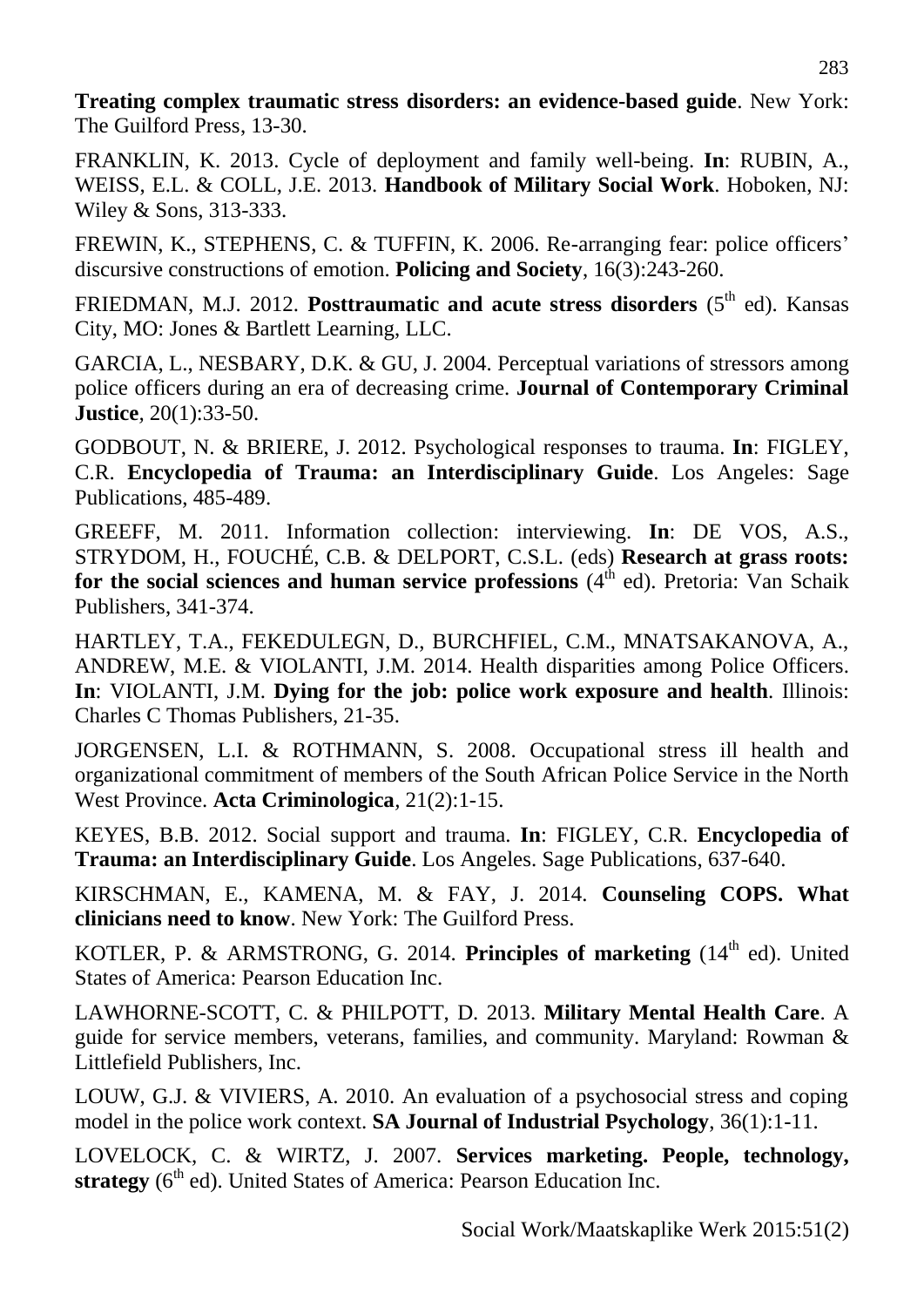284

MacEACHERN, A.D., JINDAL-SNAPE, D. & JACKSON, S. 2011. Child abuse investigation: police officers and secondary traumatic stress. **International Journal of Occupational Safety and Ergonomics** (JOSE), 17(4):329-339.

McNALLY, V.J. 2012. Law enforcement officers. **In**: FIGLEY, C.R. **Encyclopedia of Trauma: An Interdisciplinary Guide**. Los Angeles: Sage Publications, 341-343.

MILLER, L. 2005. Police officer suicide: causes, prevention and practical intervention strategies. **International Journal for Emergency Mental Health**, 7:101-114.

MITCHELL, J.T. 2012. Critical incident stress. **In**: FIGLEY, C.R. **Encyclopedia of Trauma: an Interdisciplinary Guide**. Los Angeles: Sage Publications, 165-170.

MMUSHI, K. 2014. Remembering our fallen heroes. **SAPS Magazine**. [Online] Available: http://www.saps.gov.za/resource\_centre/publications/police\_mag/september [mag.pdf](http://www.saps.gov.za/resource_centre/publications/police_mag/september_%20mag.pdf) [Retrieved: 10/11/2014].

MORASH, M., HAARR, R. & KWAK, D. 2006. Multilevel influences on police stress. **Journal of Contemporary Criminal Justice**, 22(1):26.

MURPHY, L.R. & SAUTER, S.L. 2004. Work organisation interventions: state of knowledge and future directions. **Soz.-Präventivmed**, 49:79-86.

NAUDÉ, J.L.P. & ROTHMAN, S. 2003. Occupational stress of emergency workers in Gauteng. **SA Journal of Industrial Psychology**, 29(4):92-100.

ORR, J.J. & HULSE-KILLACKY, D. 2006. Using voice, meaning, mutual construction of knowledge, and transfer of learning to apply an ecological perspective to group work training. **Journal for Specialists in Group Work**, 31(3):192.

PANAGIOTI, M. 2011. **Suicidal behavior in posttraumatic stress disorder**. University of Manchester (PhD Thesis)

PATON, D. & NORRIS, K. 2014. Vulnerability to work-related stress: family and organizational influences. **In**: VIOLANTI, J.M. **Dying for the job. Police work exposure and health**. Springfield, Illinois: Charles C Thomas Publishers.

PATTERSON, G.T. 2008. A framework for facilitating stress management educational groups for police officers. **Social Work with Groups**, 31(1):53-70.

PENK, W.E., LITTLE, D. & AINSPAN, N. 2011. Psychosocial rehabilitation. **In**: MOORE, B.A. & PENK, W.E. **Treating PTSD in Military Personnel**. A Clinical Handbook. New York: The Guilford Press, 173-194.

PIENAAR, J. & ROTHMAN, S. 2005. Suicide ideation in the South African Police Service. **SA Journal of Psychology**, 35(1):58-72.

RAHMAN, S.M.Z, ISLAM, M.D.S. & AKTER, T. 2013. Demographic profile of the customers and their level of satisfaction: a study on Islami Bank Bangladesh Ltd. (IBBL). **Research Journal of Finance and Accounting**, 4(11):28-38.

RUBIN, A. & BABBIE, E.R. 2010. **Essential research methods for social work**. New York: Brooks/Cole Cengage Learning.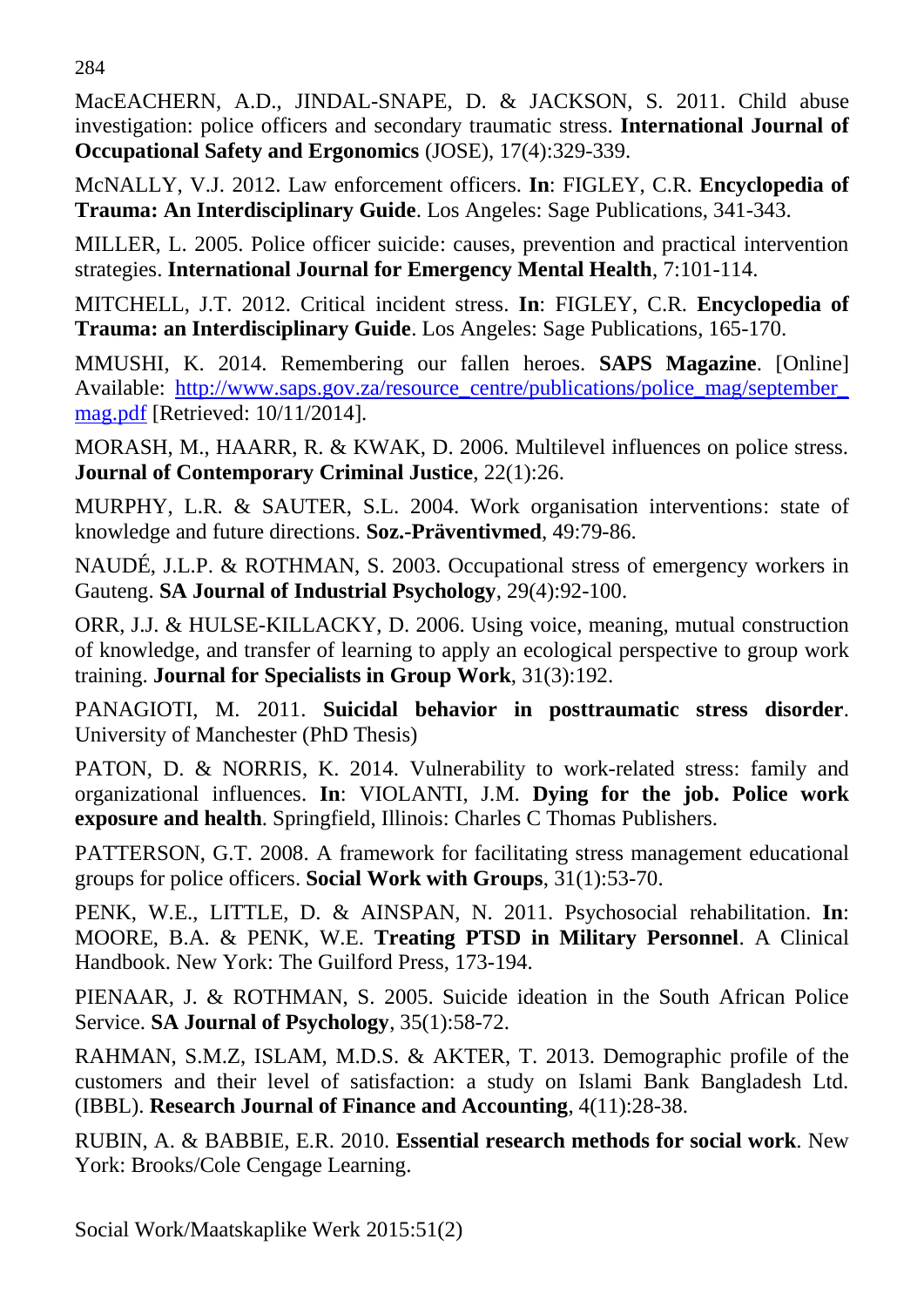SAPS ANNUAL REPORT. 2012/2013. **SAPS Journal**. [Online] Available: [www.saps.gov.za/saps\\_profile/strategic\\_framework/annual\\_report/index.](http://www.saps.gov.za/saps_profile/strategic_framework/annual_report/index) [Accessed: 30/07/2014].

SAPS CRIME STATISTICS. 2013/2014. [Online] Available: [http://www.saps.gov.za/](http://www.saps.gov.za/%20resource_centre/publicationsstatistics/crimestats/2014/crime_stats.php)  [resource\\_centre/publicationsstatistics/crimestats/2014/crime\\_stats.php](http://www.saps.gov.za/%20resource_centre/publicationsstatistics/crimestats/2014/crime_stats.php) [Retrieved: 25/09/2014].

SOLOMON, M.R. 2011. **Consumer behaviour. Buying, having, and being**  $(9<sup>th</sup> ed)$ . United States of America: Pearson Education, Inc.

SOLOMON, R. 2011. **Critical incident trauma for law enforcement officers**. [Online] Available: [http://www.thecounselingteam.com/interactive/articles/Critical%20](http://www.thecounselingteam.com/interactive/articles/Critical) Incident%20Trauma%20(R.%20Solomon).pdf [Retrieved: 09/08/2014].

STRYDOM, H. & DELPORT, C.S.L. 2011. Sampling and pilot study in qualitative research. **In**: DE VOS, A.S., STRYDOM, H., FOUCHÉ, C.B. & DELPORT, C.S.L. (eds) **Research at grass roots: for the social sciences and human service professions** (4<sup>th</sup> ed). Pretoria: Van Schaik Publishers, 390-396.

STRYDOM, H. 2011. Ethical aspects of research in the social sciences and human service professions. **In**: DE VOS, A.S., STRYDOM, H., FOUCHÉ, C.B. & DELPORT, C.S.L. (eds) **Research at grass roots: for the social sciences and human service**  professions (4<sup>th</sup> ed). Pretoria: Van Schaik Publishers, 113-130).

SURI, R.V. 2012. Trauma, causes of. **In**: FIGLEY, C.R. (ed). **Encyclopedia of Trauma: an Interdisciplinary Guide**. Los Angeles: Sage Publications, 674-675.

TAYLOR, S.E. & STANTON, A.L. 2007. Coping resources, coping processes, and mental health. **Clinical Psychology**, 3:377-401.

VIOLANTI, J.M. & GEHRKE, A. 2004. Police trauma encounters: precursors of compassion fatigue*.* **International Journal of Emergency Mental Health**, 6:75-80.

VIOLANTI, J.M. 2014. Police suicide: a detrimental outcome of psychological work exposures. **In**: VIOLANTI, J.M. **Dying for the job: police work exposure and health**. Springfield Illinois: Charles C Thomas Publishers, 115-123.

WATSON, R., JORGENSEN, L.I., MEIRING, D. & HILL, C. 2012. The development and evaluation of an emotion competence intervention in the South African Police Service. **Journal of Social Science**, 30(2):183-203.

WESSELY, S., BRYANT, R.A., GREENBERG, N., EARNSHAW, M., SHARPLEY, J. & HUGHES, J.H. 2008. Does psycho-education help prevent post traumatic psychological distress? **Psychiatry**, 71(4):287-302.

WILLIAMS, M.B. & POIJULA, S. 2013. **The PTSD Workbook. Simple, effective techniques for overcoming traumatic stress symptoms** (2<sup>nd</sup> ed). Oakland: HarperCollins Publishers.

YIN, R.K. 2012. Applications of case study research (3<sup>rd</sup> ed). Thousand Oaks, CA: Sage Publications.